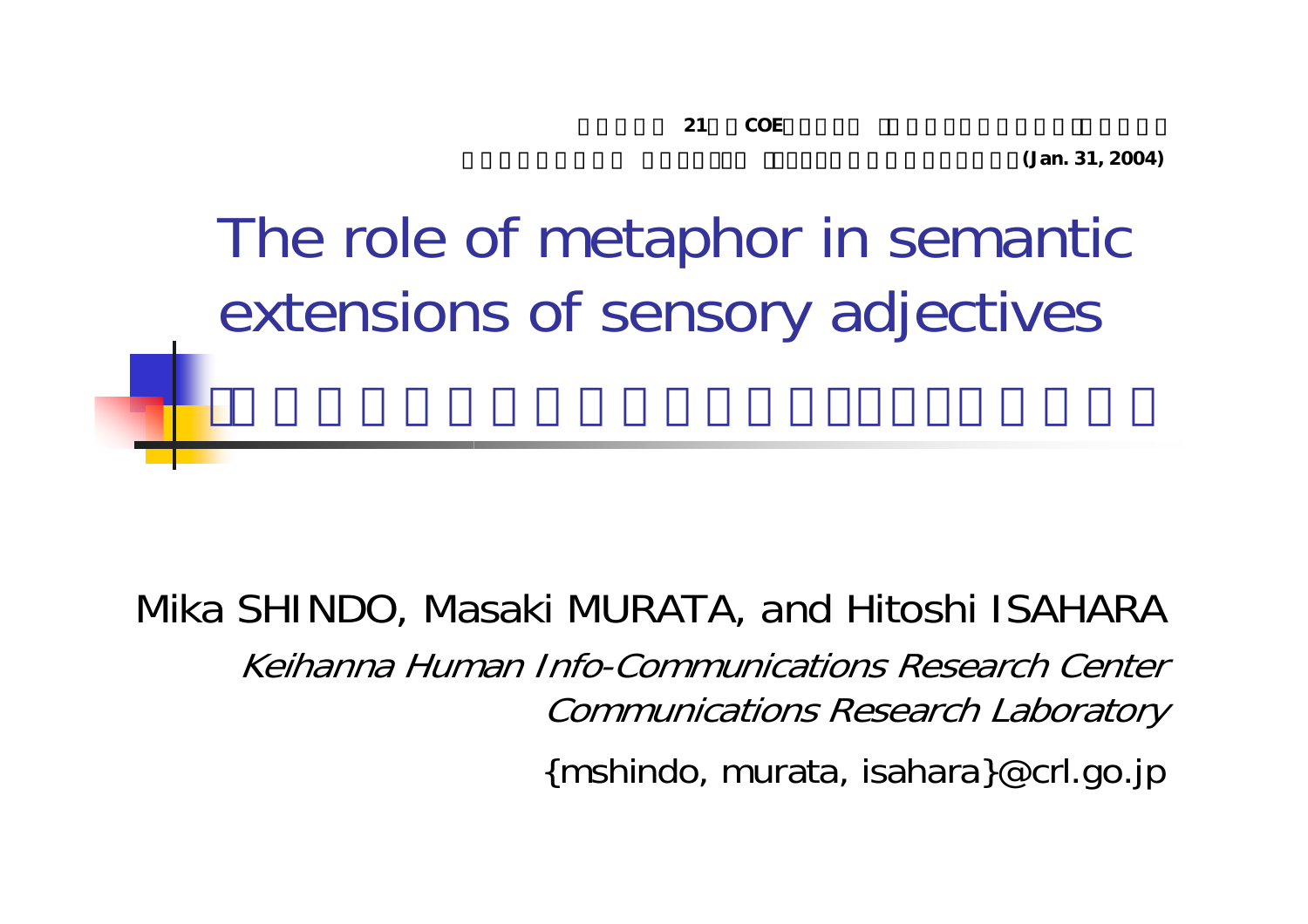Studies on semantic extensions of sensory/perception predicates

- $\mathcal{L}^{\text{max}}$  Semantic extensions across sensory modalities within perception
	- Adjectives: Ullmann 1951, Williams 1976.
	- Verbs: Viberg 1983, Evans and Wilkins 2000.
- Semantic extensions from perception to cognition
	- **Adjectives: a part of metaphorical expressions (e.g.** Affection is warmth/Dislike is cold. Intelligence is a Light Source.)
	- Verbs: Sweetser 1990, Haser 2000, Evans and Wilkins 2000.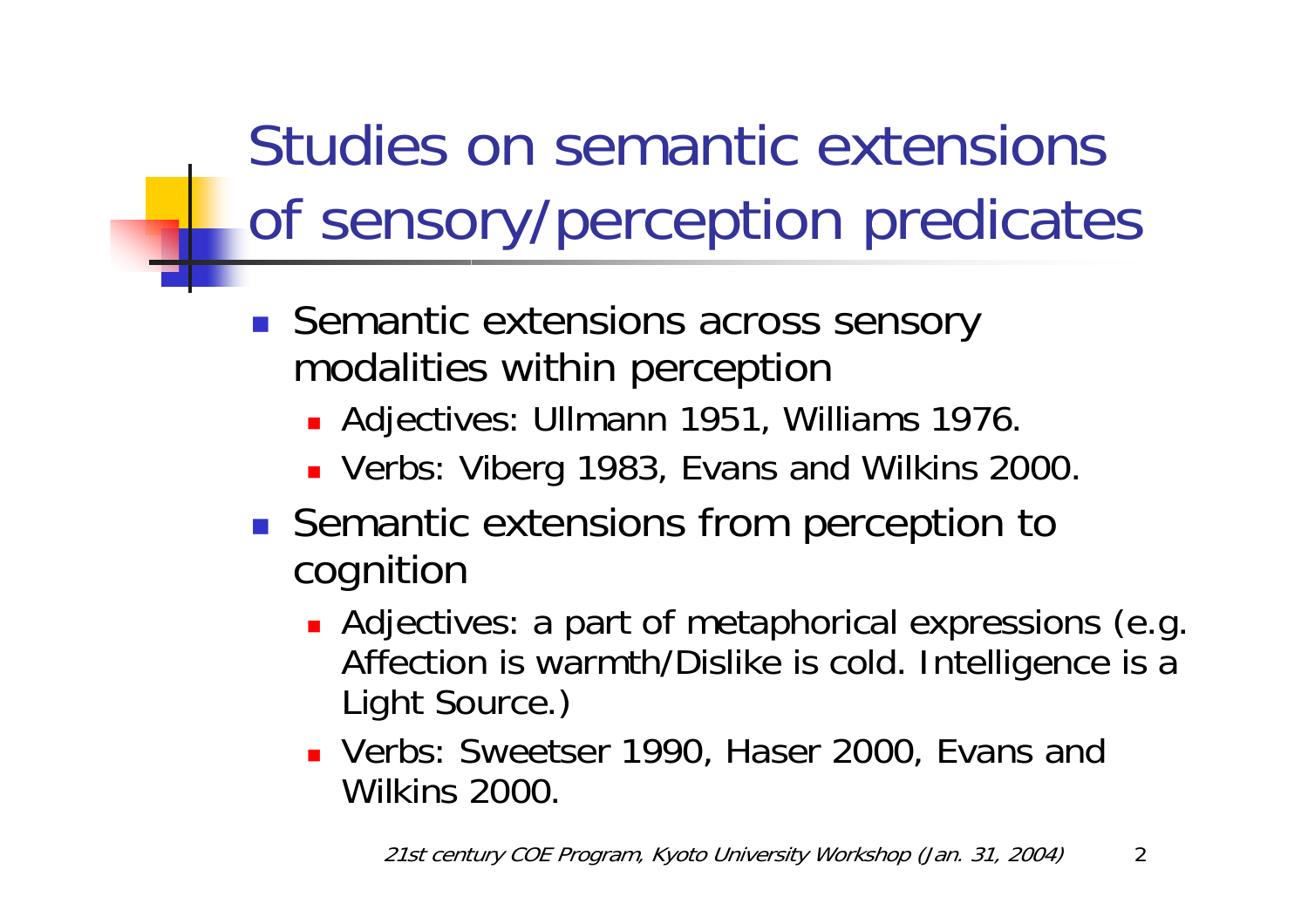Semantic Extensions across sensory modalities within perception Sensory adjectives: Ullmann (1951)

- $\mathcal{L}_{\mathrm{eff}}$  An investigation of the whole poetical works of some authors in 19<sup>th</sup>-century. (e.g. sweet sound, loud perfume, soft voice, sparkling noise, black silence.)
- **The dotted line also constitutes the dividing-line** between upward and downward processes."

|          | [Keats]      |       |      |       | <b>DESTINATION</b> |             |       |              |
|----------|--------------|-------|------|-------|--------------------|-------------|-------|--------------|
|          |              | Touch | Heat | Taste | <b>Scent</b>       | Sound       | Sight | <b>Total</b> |
| S        | <b>Touch</b> |       |      | - -   |                    | 39          | 14    | 56           |
| IO       | Heat         |       |      | - -   |                    | 5           |       | 19           |
| lU       | <b>Taste</b> |       |      |       |                    |             | 16    | 36           |
| ΙR       | <b>Scent</b> |       | - -  |       |                    |             | 5     | 10l          |
| <b>C</b> | Sound        | - -   | - -  | - -   |                    |             | 12    | 12           |
| E        | Sight        |       |      |       | - -                | $3^{\circ}$ |       | <b>40</b>    |
|          | Total        |       |      |       |                    | 94          | 58    | 173          |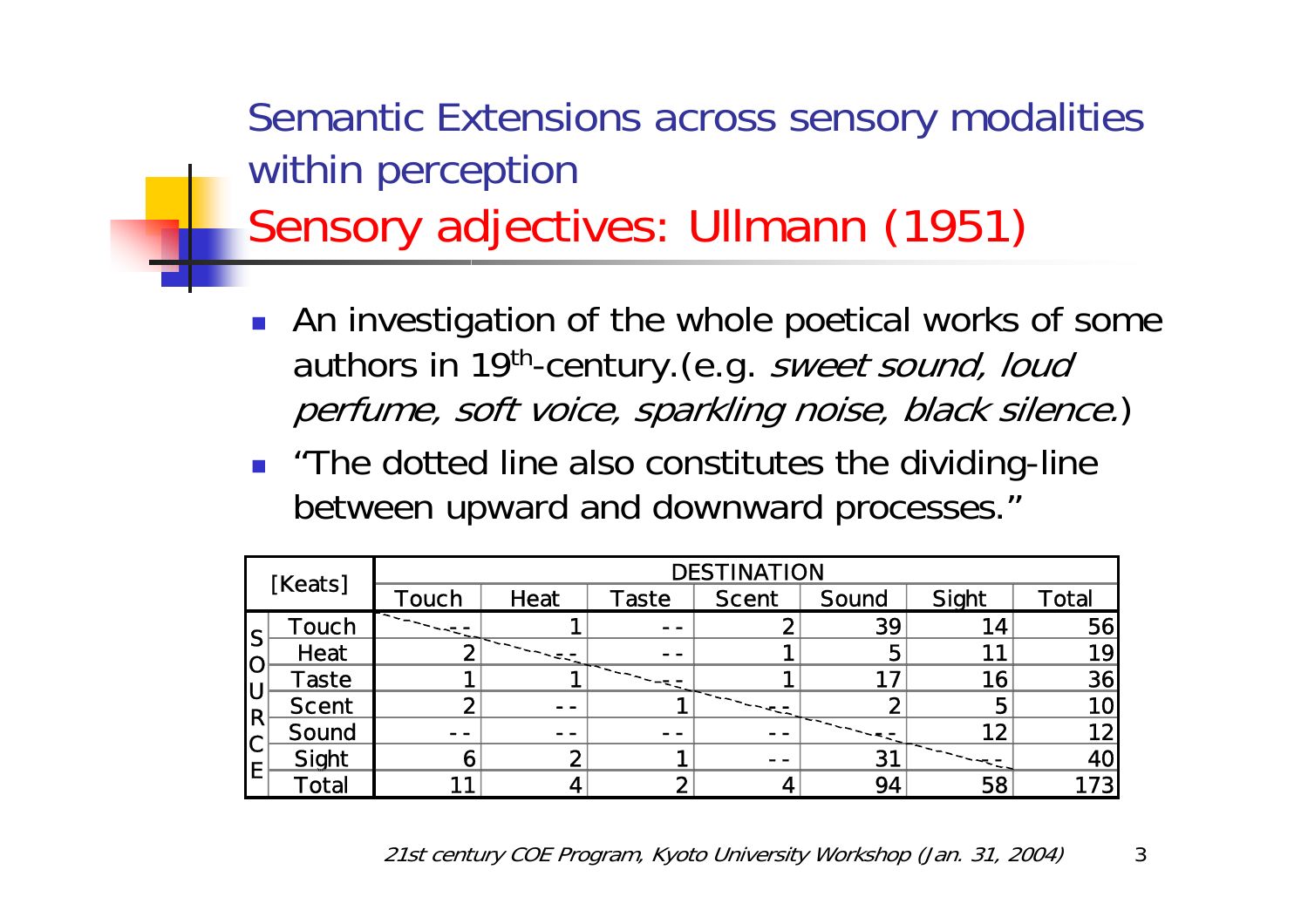Semantic Extensions across sensory modalities within perception Sensory adjectives: Ullmann (1951)

**.** "Numerical evidence overwhelmingly indicates a general trend of movement."

| <b>AUTHOR</b>    |      | UPWARD DOWNWARD | <b>TOTAL</b> |
|------------------|------|-----------------|--------------|
| <b>Byron</b>     | 175  | 33              | 208          |
| Keats            | 126  | 47              | 173          |
| <b>Morris</b>    | 279  | 23              | 302          |
| <b>Wide</b>      | 337  | 77              | 414          |
| 'Decadents'      | 335  | 751             | <b>410</b>   |
| Longfellow       | 78   | 26              | 104          |
| Leconte de Lisle | 143  | 22              | 165          |
| Gautier          | 192  | 41              | 233          |
| <b>TOTAL</b>     | 1665 | 344             |              |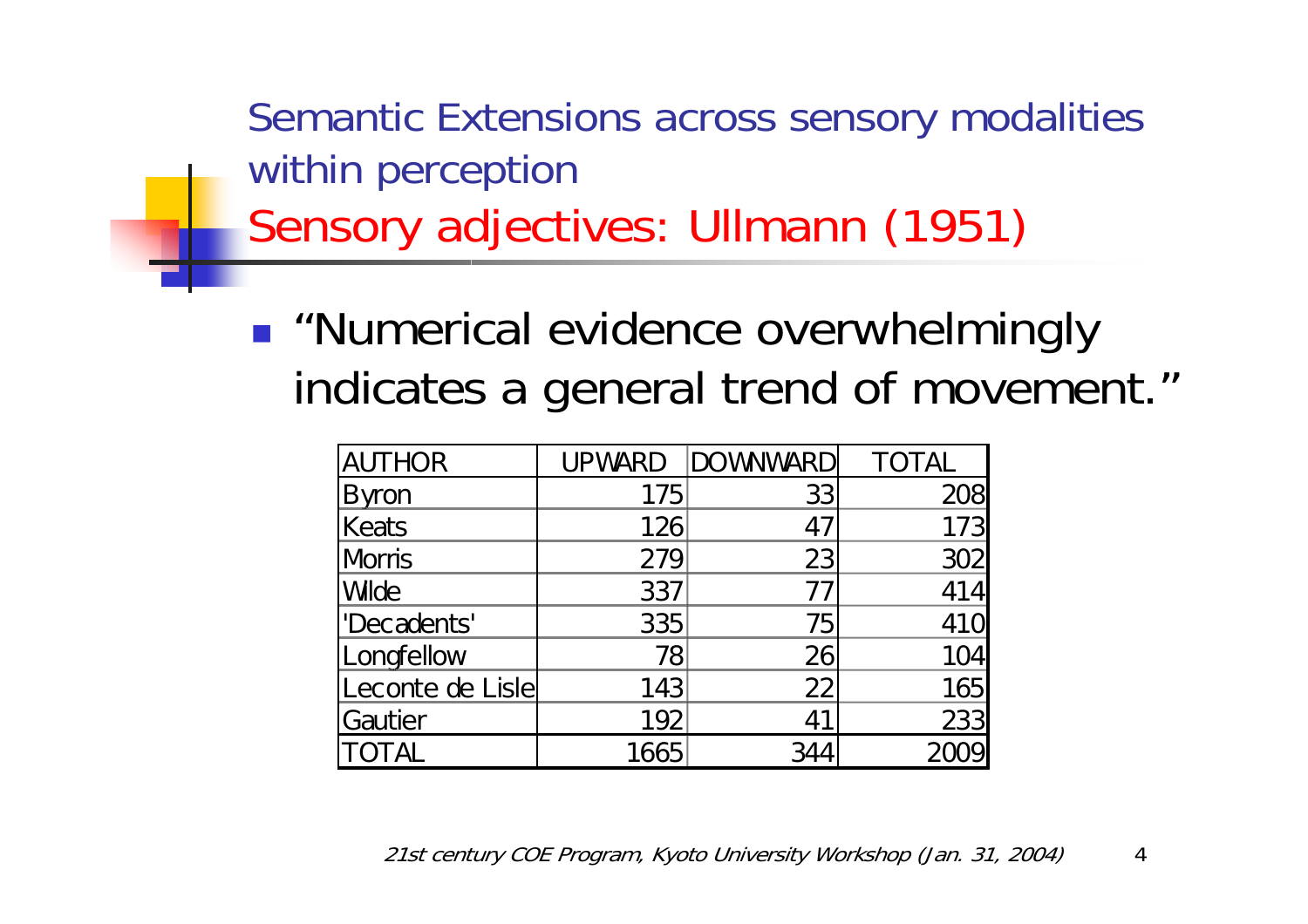Semantic Extensions across sensory modalities within perception Sensory adjectives: Ullmann (1951)

- $\mathcal{L}^{\text{max}}_{\text{max}}$  A unidirectional tendency in intersensorial transfers.
	- **The Transfers tend to mount from the less** differentiated sensations to the more differentiated ones, and not vice versa.
	- **Touch is the main source of transfers.**
	- **Sound is the main destination, definitely superior** to sight.
	- Touch is very closely connected with heat; smell is also correlated with taste.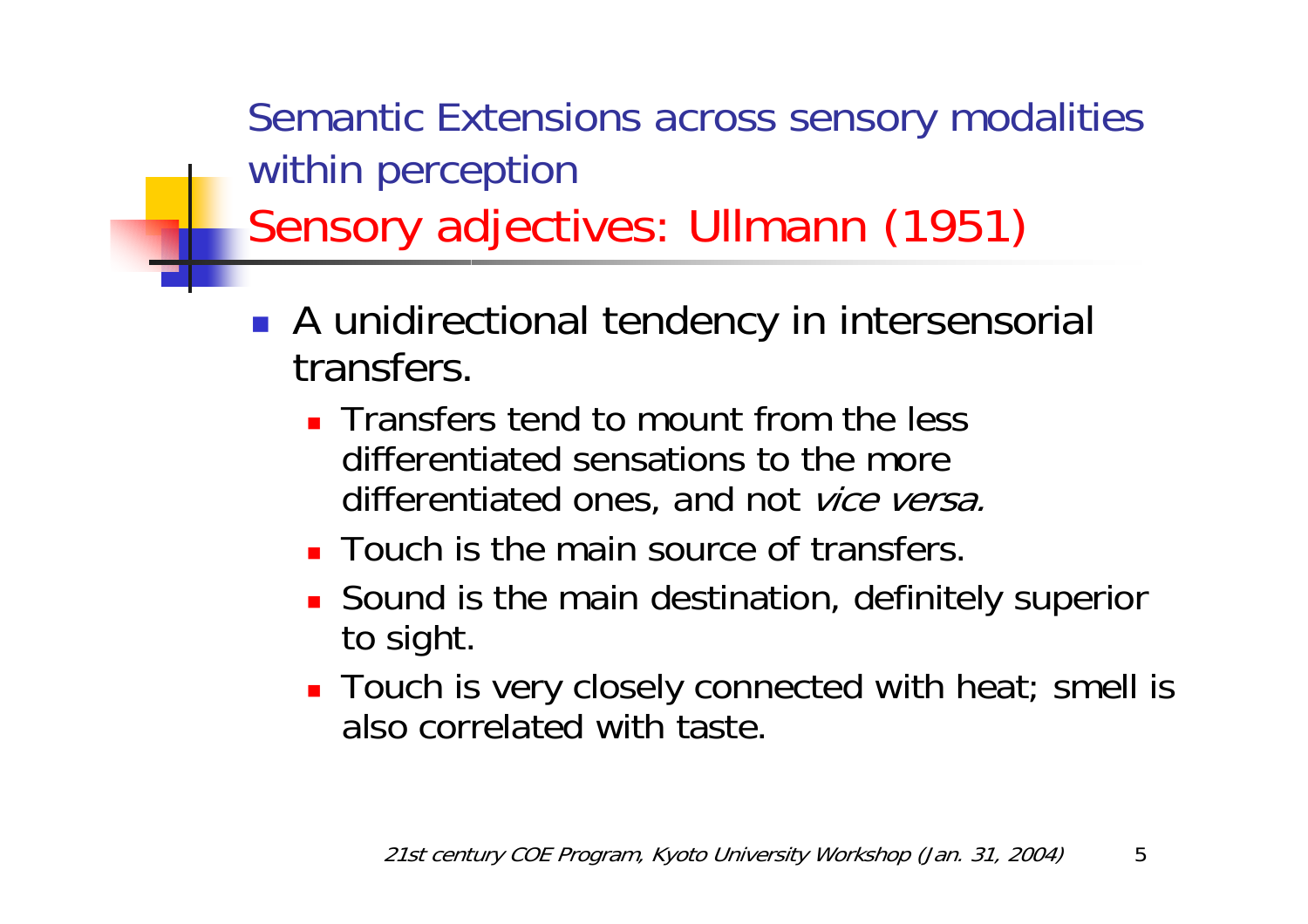Semantic Extensions across sensory modalities within perception Sensory adjectives: Williams (1976)

- ■ A diachronic approach based on cited meanings of sensory adjectives in the OED, the MED and Webster's Third.
- (cf. Ullmann: synchronic, poetic examples)

|      | <b>TOUCH</b> | TASTE | SMELL | <b>DIMENSION</b> | COLOR | <b>SOUND</b> |
|------|--------------|-------|-------|------------------|-------|--------------|
| dull | 1230         |       |       |                  | 1430  | 1475         |
| sour |              | 1000  | 1340  |                  |       | WB           |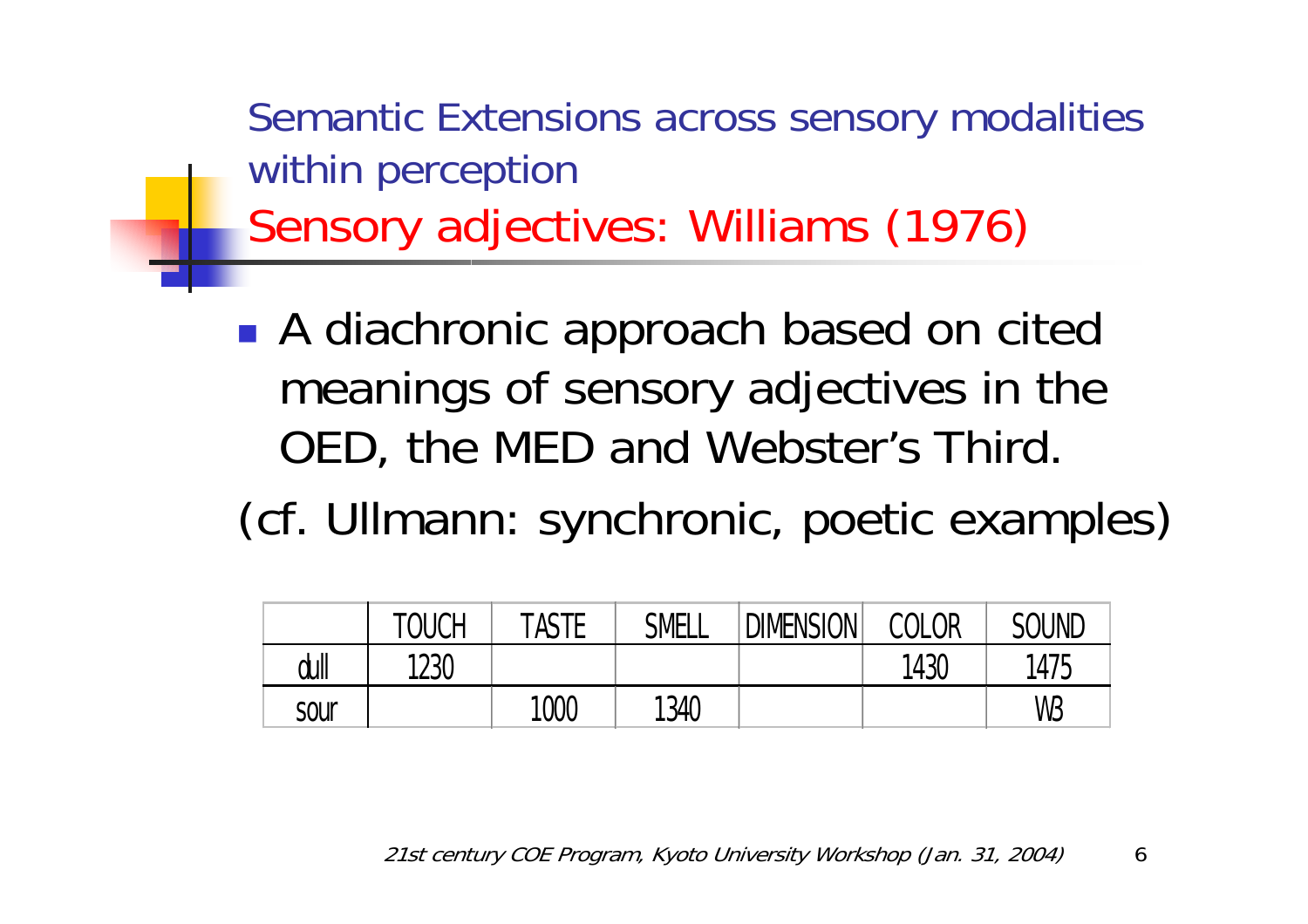

- 97% of first-order transfers and 89% of post-firstorder transfers in English follow this prediction.
- The development of cognates in the several Indo-European languages strongly supports this pattern.
- 91% of transfers in a non-IE language, Japanese, follow this prediction.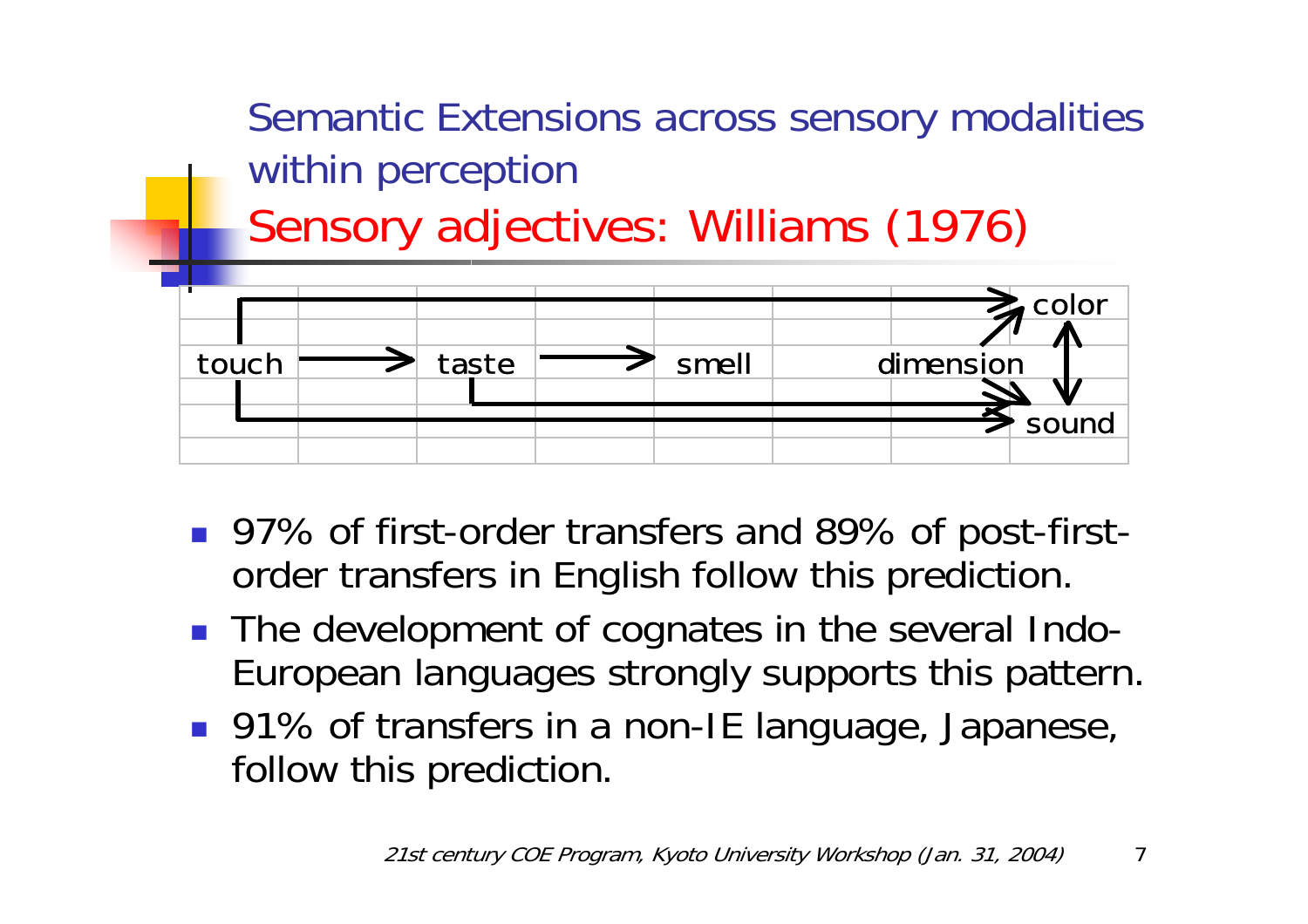Semantic Extensions across sensory modalities within perception

Perception verbs: Viberg (1983)

- **The field of perception** 
	- **five field-specific components**: *sight, hearing,* touch, taste, and smell.
	- three field-independent components: activity, experience, and copulative.
- **Prototypical sentences, e.g. a case of sight,** "Peter looked at the birds." (activity),
	- "Peter saw the birds." (experience),
	- "Peter looked happy." (copulative).
	- => translated to 53 languages representing 14 different language stocks.

21st century COE Program, Kyoto University Workshop (Jan. 31, 2004)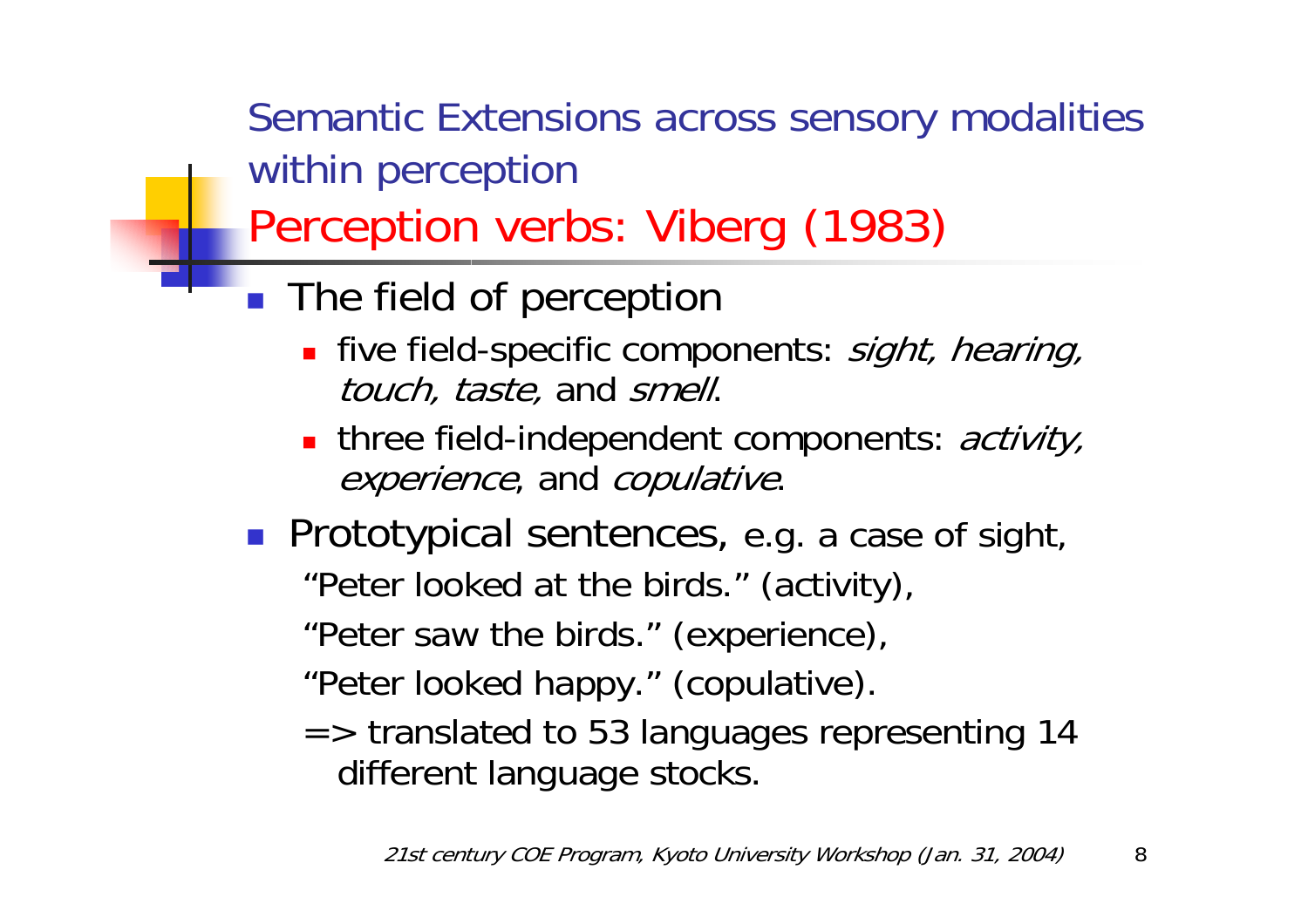Semantic Extensions across sensory modalities within perception Perception verbs: Viberg (1983)

■ Most languages use fewer than 15 verbs to cover the 15 meanings of the basic paradigm.

|         | <b>ACTIVITY</b><br>(CONTROLLED) | <b>EXPERIENCE</b><br>(NONCONTROLLED) | SOURCE-BASED<br>COPULATIVE (STATE) |
|---------|---------------------------------|--------------------------------------|------------------------------------|
| sight   | look at                         | see                                  | <b>look</b>                        |
| hearing | listen to                       | hear                                 | sound                              |
| touch   | feeh                            | feel                                 | feel                               |
| taste   | taste <sub>1</sub>              | taste <sub>2</sub>                   | taste <sub>3</sub>                 |
| smell   | smelh                           | smell                                | smells                             |

× (e.g. Japanese, azi o miru, azimi, kikizake, kou <sup>o</sup> kiku. )

21st century COE Program, Kyoto University Workshop (Jan. 31, 2004) 9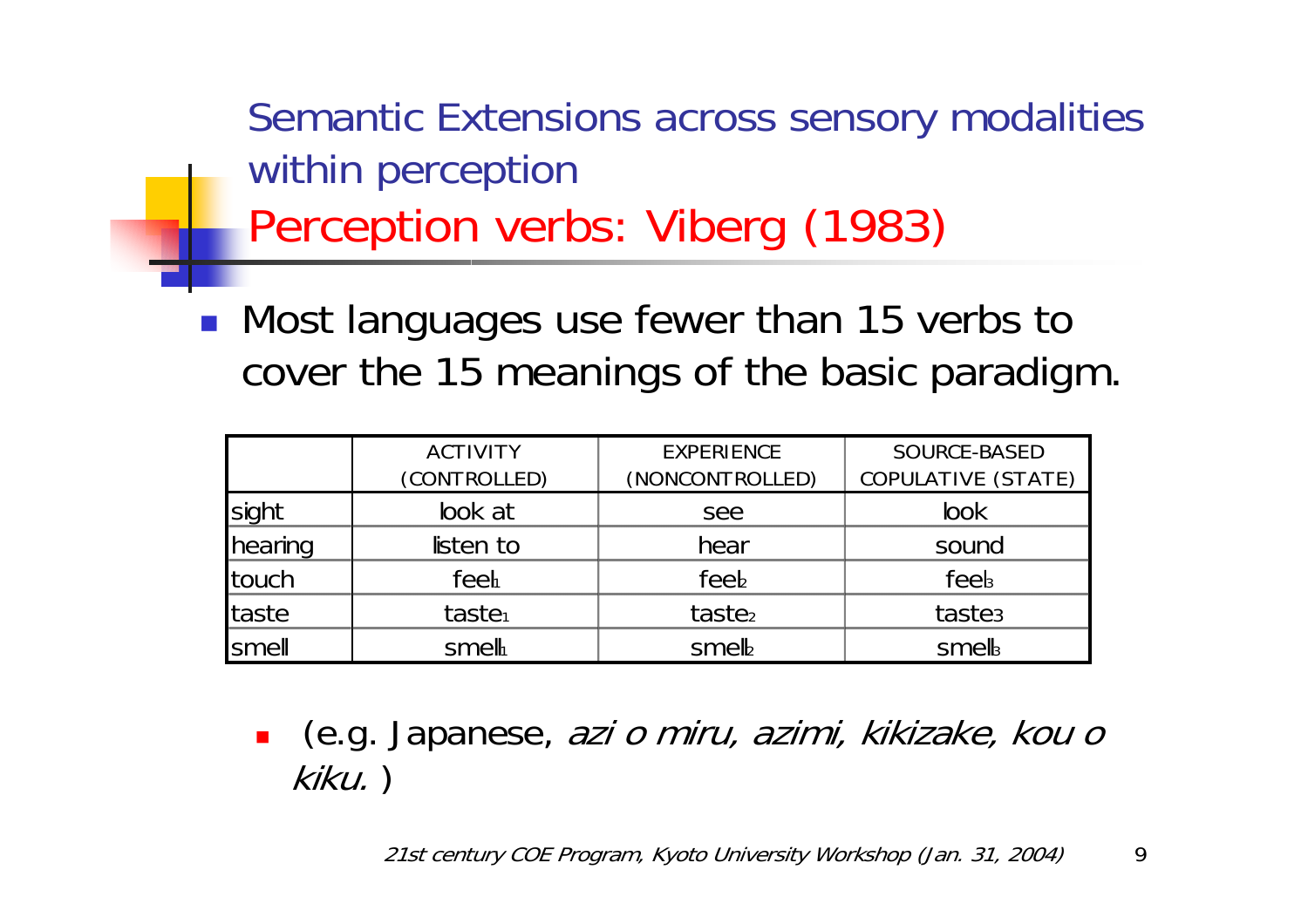Semantic Extensions across sensory modalities within perception Perception verbs: Viberg (1983)

**A** verb having a basic meaning belonging to a sense modality higher in the hierarchy can get an extended meaning that covers some (or all) of the sense modalities lower in the hierarchy.

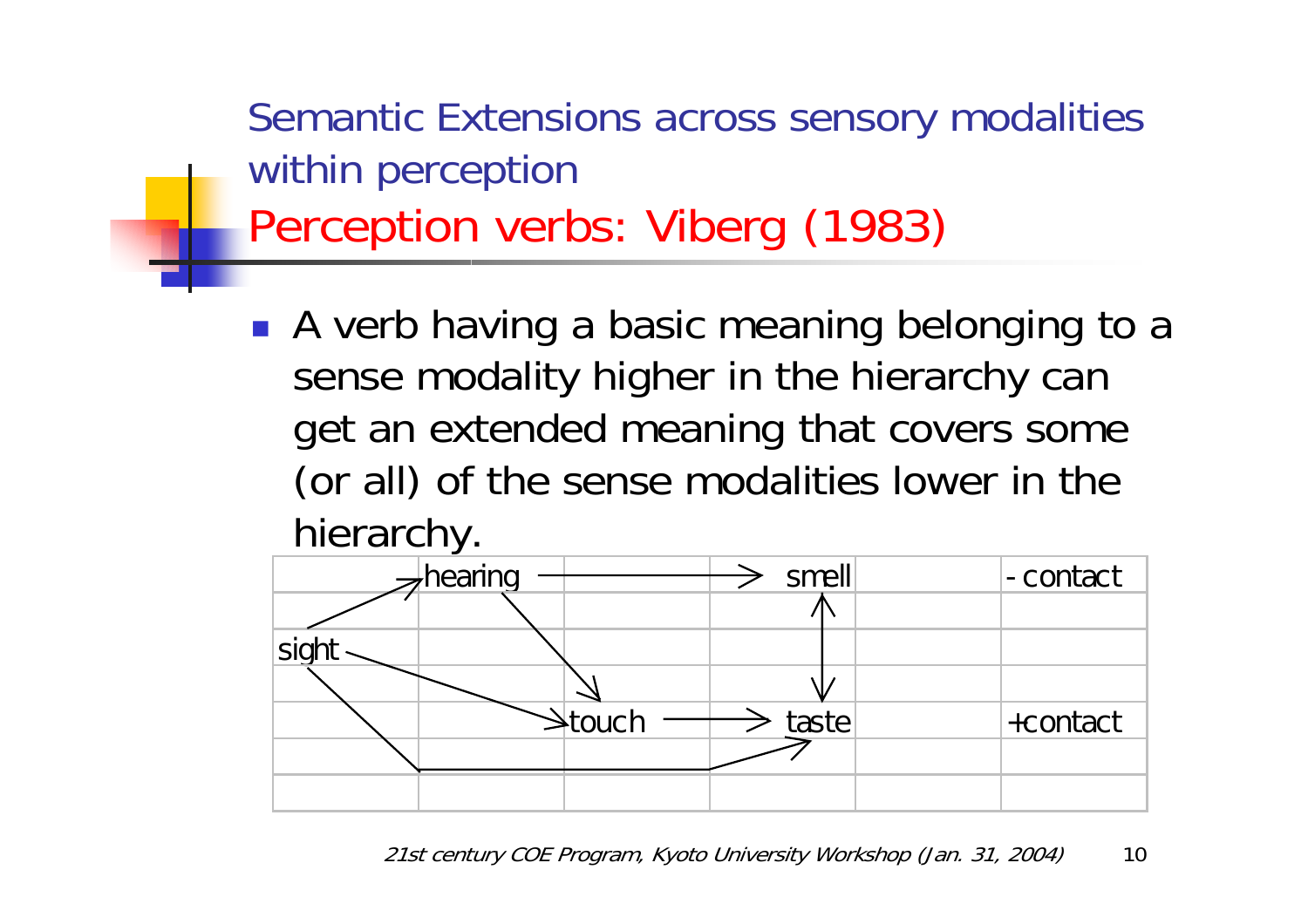Comparison of Williams' and Viberg's hierarchies

- $\mathbb{R}^2$  The order is reversed between touch and hearing, or touch and sight.
	- **Adjectives: intensity and evaluation,** Verbs: degree of certainty (implication) (Viberg 1984)
	- **Tactile: individual sensation**  $\rightarrow$  **description**  $\rightarrow$ adjectives

Visual or hearing: general (common) sensation  $\rightarrow$ representatives of perception  $\rightarrow$  verbs (Shindo)

**Adjectives: stative, passive**  $\rightarrow$  **tactile** Verbs: motive, active  $\rightarrow$  visual (p.c. Nabeshima)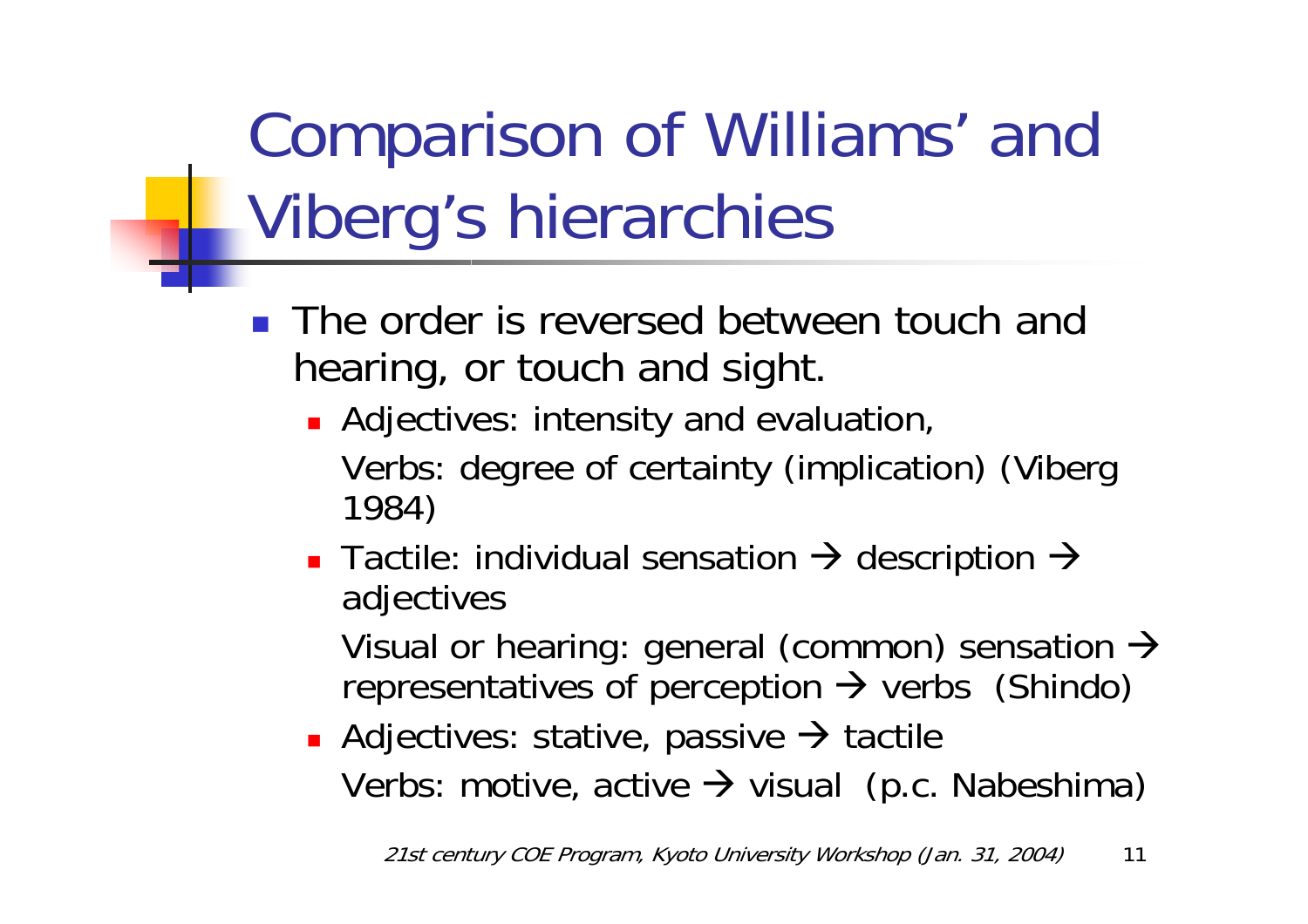Comparison of Williams' and Viberg's hierarchies

 Even categorized to the same sensory/perception predicates, sensory adjectives and perception verbs behave differently .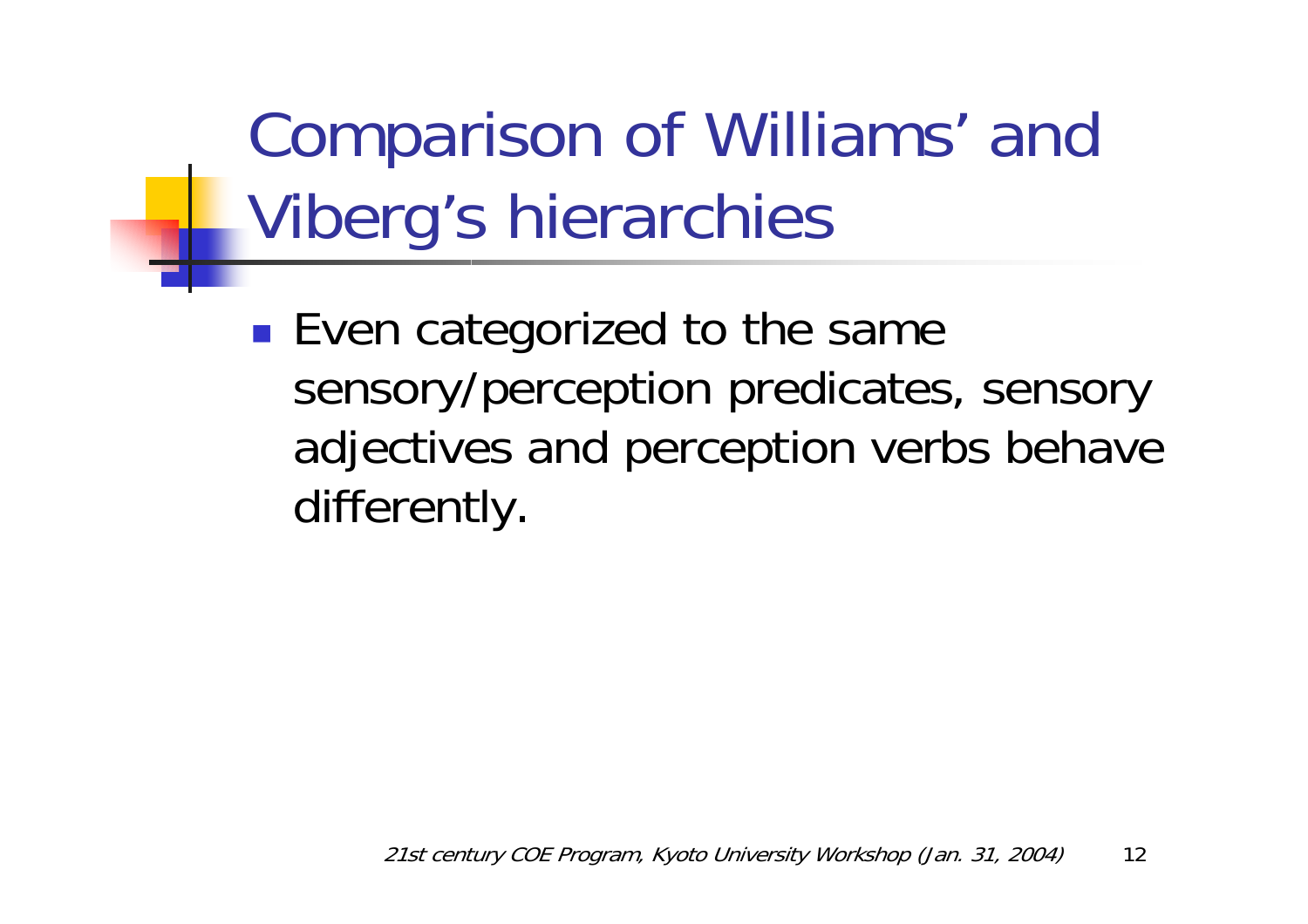#### Semantic Extensions from perception to cognition Sensory adjectives:

- F. Affection Is Warmth/ Dislike Is Cold.
- 1. She's a warm person.
- 2. They gave me a warm welcome.
- 3. He took a while to warm up to me.
- 4. My love for her still smolders (she's an old flame)
- 5. She was decidedly cool.
- 6. He gave me the cold shoulder.
- 7. He's a real cold fish.
- Intelligence Is A Light Source
- 1. He is very bright.
- 2. He can always shed light on the problem.
- 3. I always thought he was a little dim.

#### (http://cogsci.berkeley.edu./)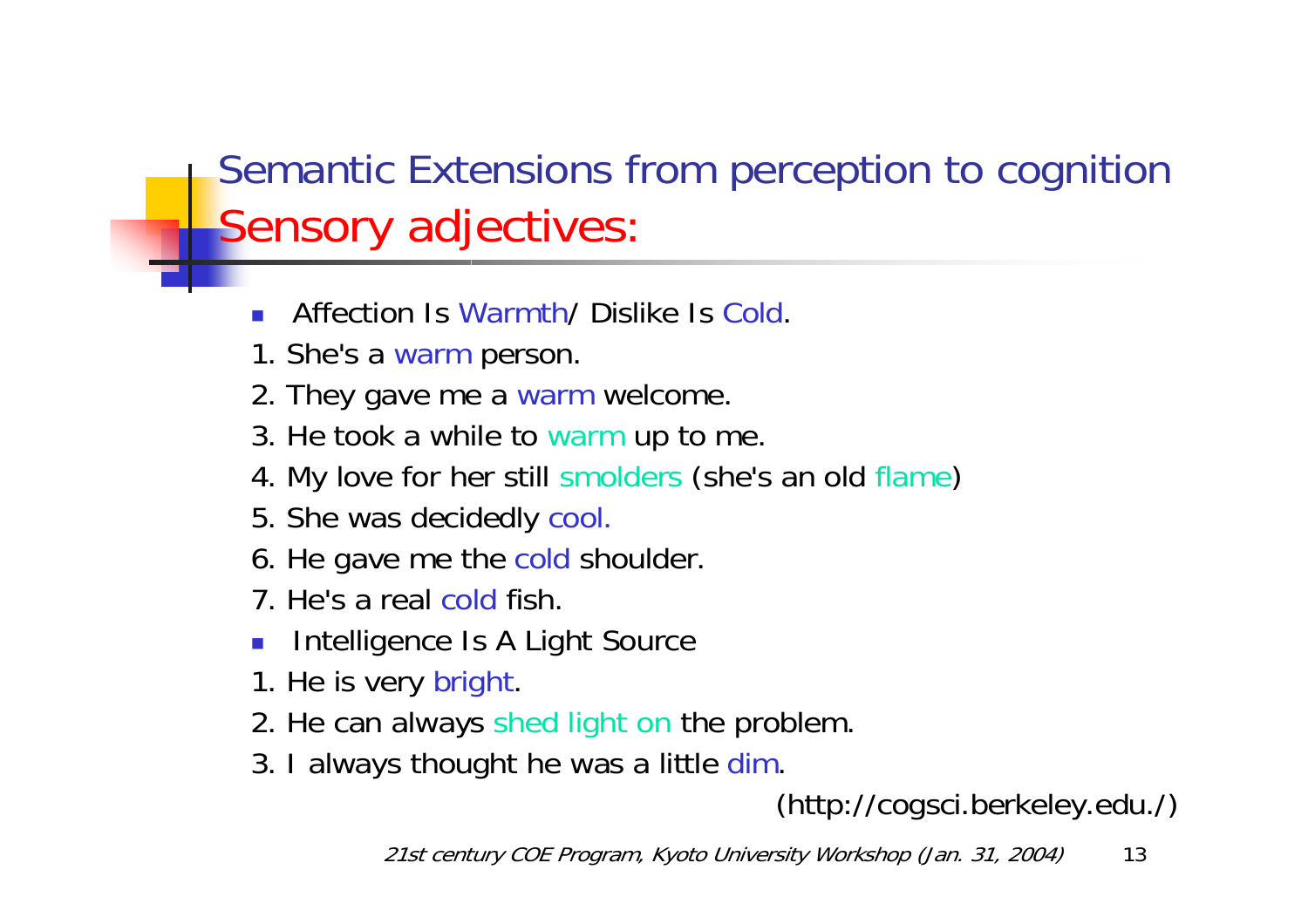Semantic Extensions from perception to cognition Perception verbs: Sweetser (1990)

- "The vocabulary of physical perception shows systematic metaphorical connections with the vocabulary of the internal self and internal sensations."
	- **Example 18 rd SUBA SET ATA ANN Proportion**,
	- hearing: "listen" → "heed" → "obey,"
	- П **The stand is a** taste  $\rightarrow$  personal likes and dislikes,
	- m, ■ smell – (fewer and shallower metaphorical connections)
	- **Example 10 Line A** emotional feeling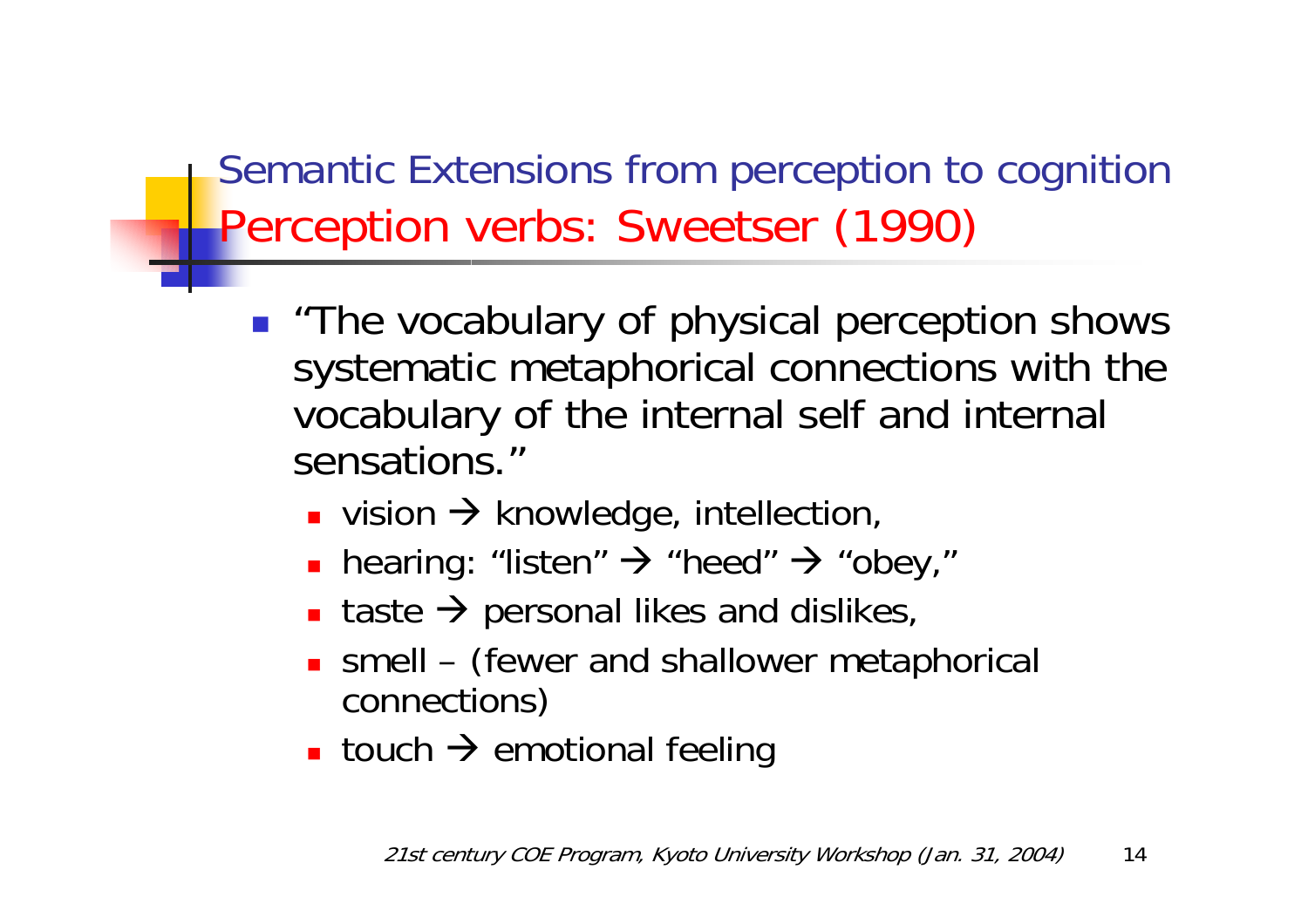Semantic Extensions from perception to cognition Perception verbs: Haser (2000)

- **Example 11 Fig. 2 ISS ENTERT IN THE UP TO A TEAM** TELECTION metaphor may outweigh other drifts originating in verbs of seeing, large-scale comparison reveals further options."
	- **See/look/watch**  $\rightarrow$  **visit**
	- **See**  $\rightarrow$  **beware, be careful**
	- See  $\rightarrow$  take care of/look after
	- See  $\rightarrow$  wait, expect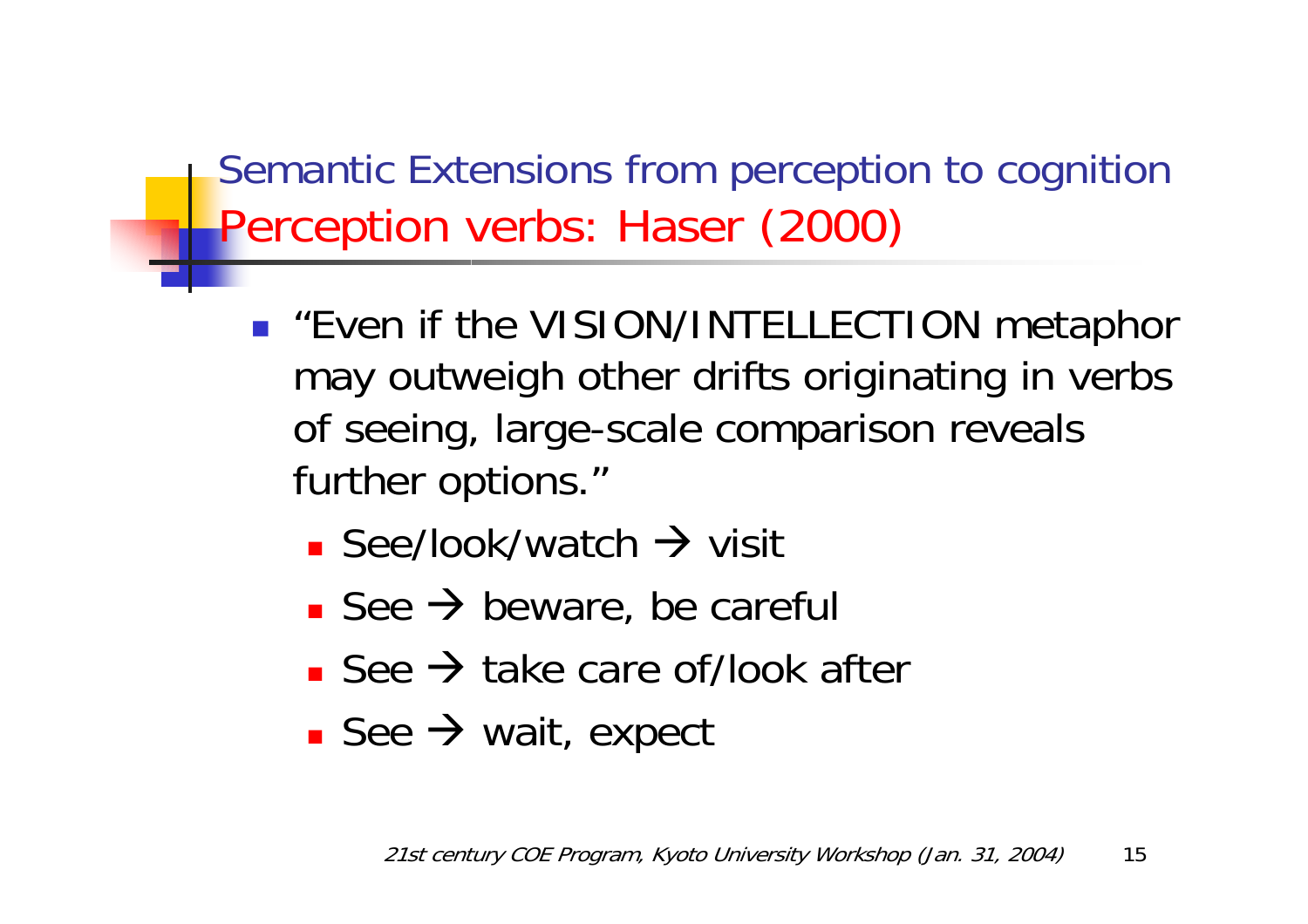Semantic Extensions from perception to cognition Perception verbs: Evans and Wilkins (2000)

- **.** "Australian languages recruit verbs of cognition like 'think' and 'know' from 'hear', but not from 'see'."
	- **•** hear/listen  $\rightarrow$  heed, obey
	- **•** hear/listen  $\rightarrow$  understand
	- **•** hear/listen  $\rightarrow$  think
	- **•** hear/listen  $\rightarrow$  know
	- **•** hear/listen  $\rightarrow$  remember
- (cf. Goddard and Wierzbicka 1994)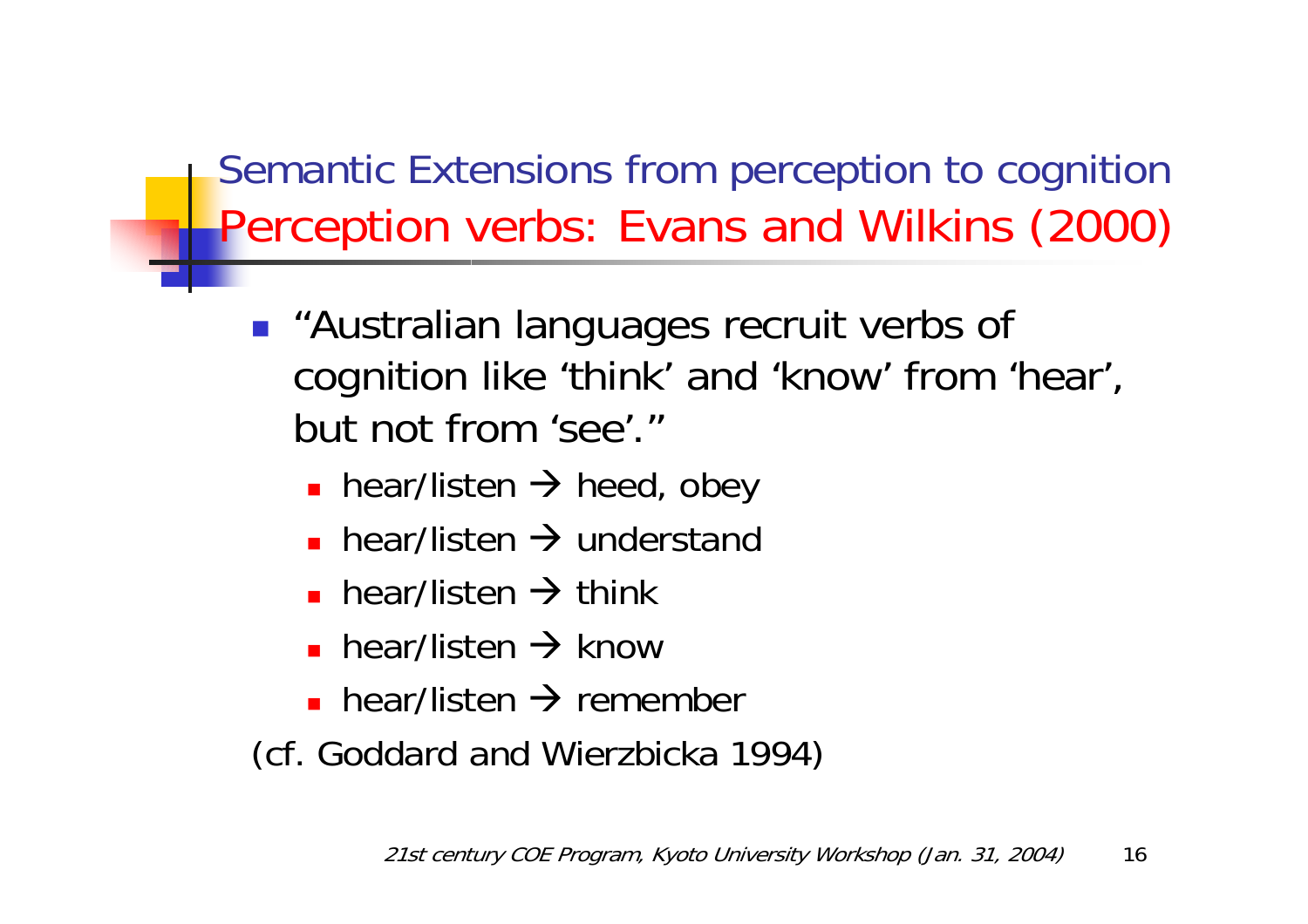Semantic Extensions from perception to cognition Perception verbs: Evans and Wilkins (2000)

- **Viberg's proposal (within perception)**  $\rightarrow$  true
- ■ Sweetser's proposal (from perception to cognition)
	- $\rightarrow$  false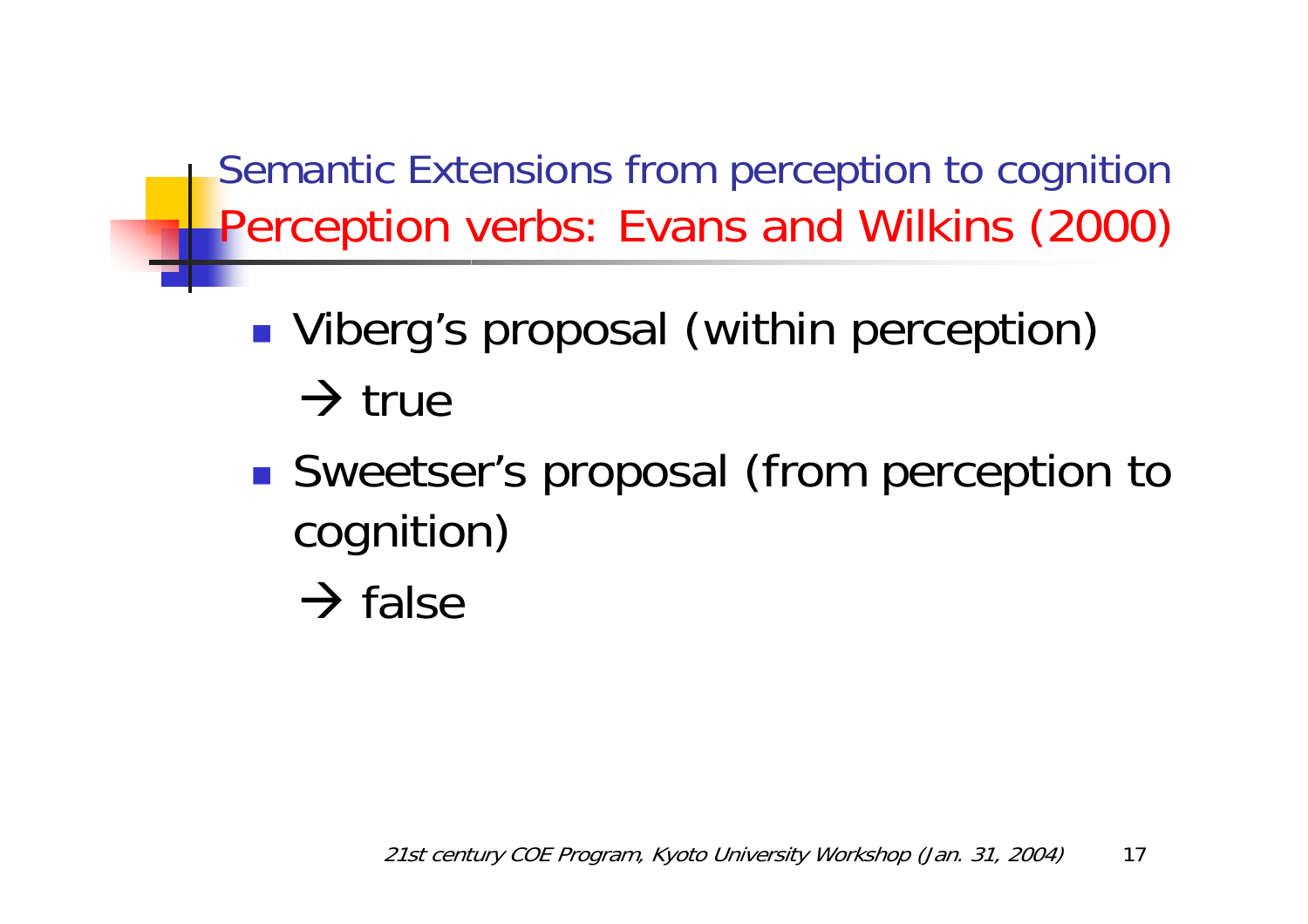#### Semantic Extensions from perception to cognition

- **Transfers of sensory words into the** domain of cognition is far more open to cultural variation than extensions within the domain of perception.
- **Service Service Even for one language, more** exhaustive studies are needed, especially for adjectives.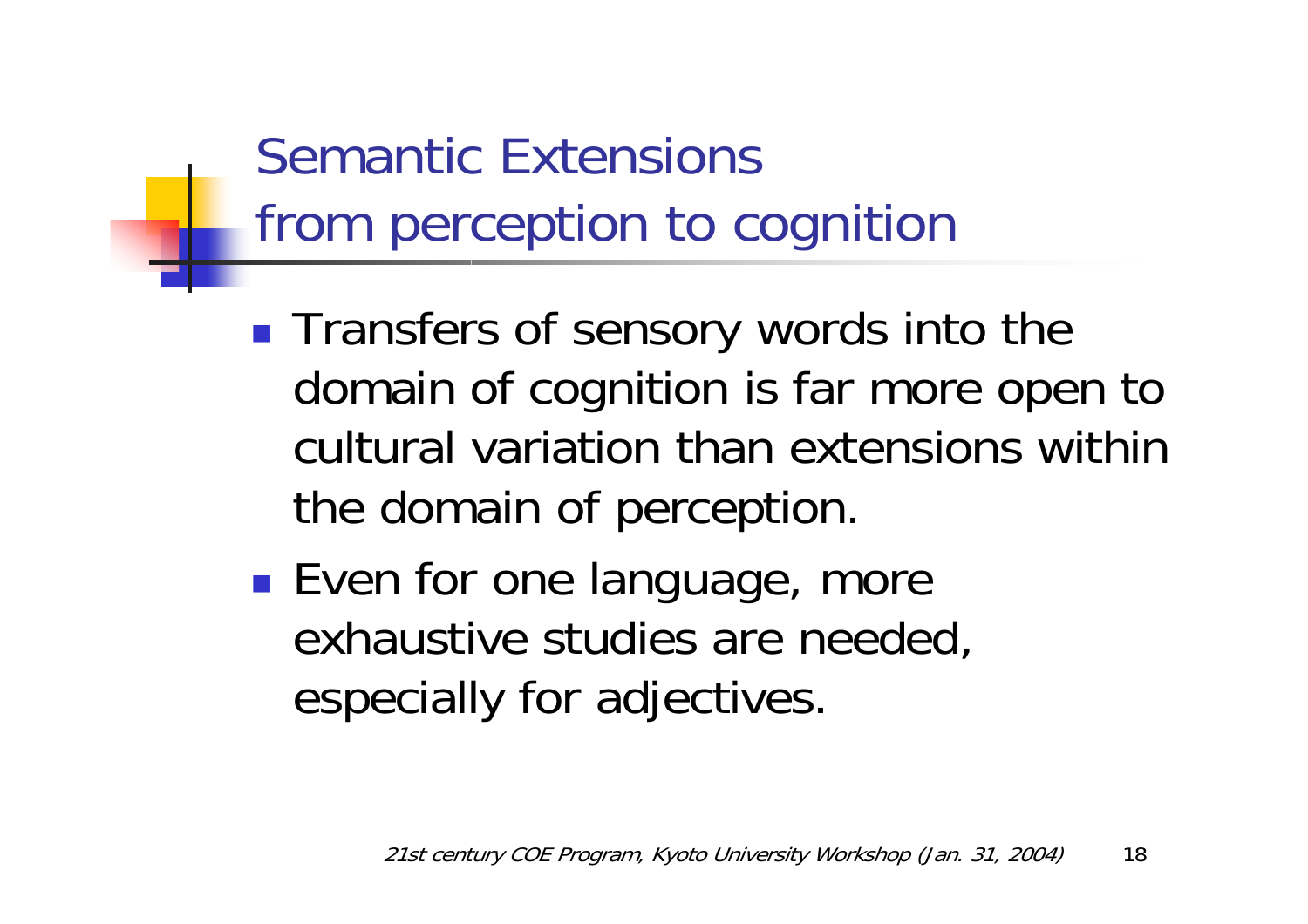#### Corpus-based automatic classification

- Semantic extensions from perception to cognition
- 65 Sensory adjectives (cf. Williams 1976)
- **Attributive use of adjectives**

(adjective-noun constructions)

- **British National Corpus (100 millions words)**
- **NordNet 2.0 (a hierarchical thesaurus)**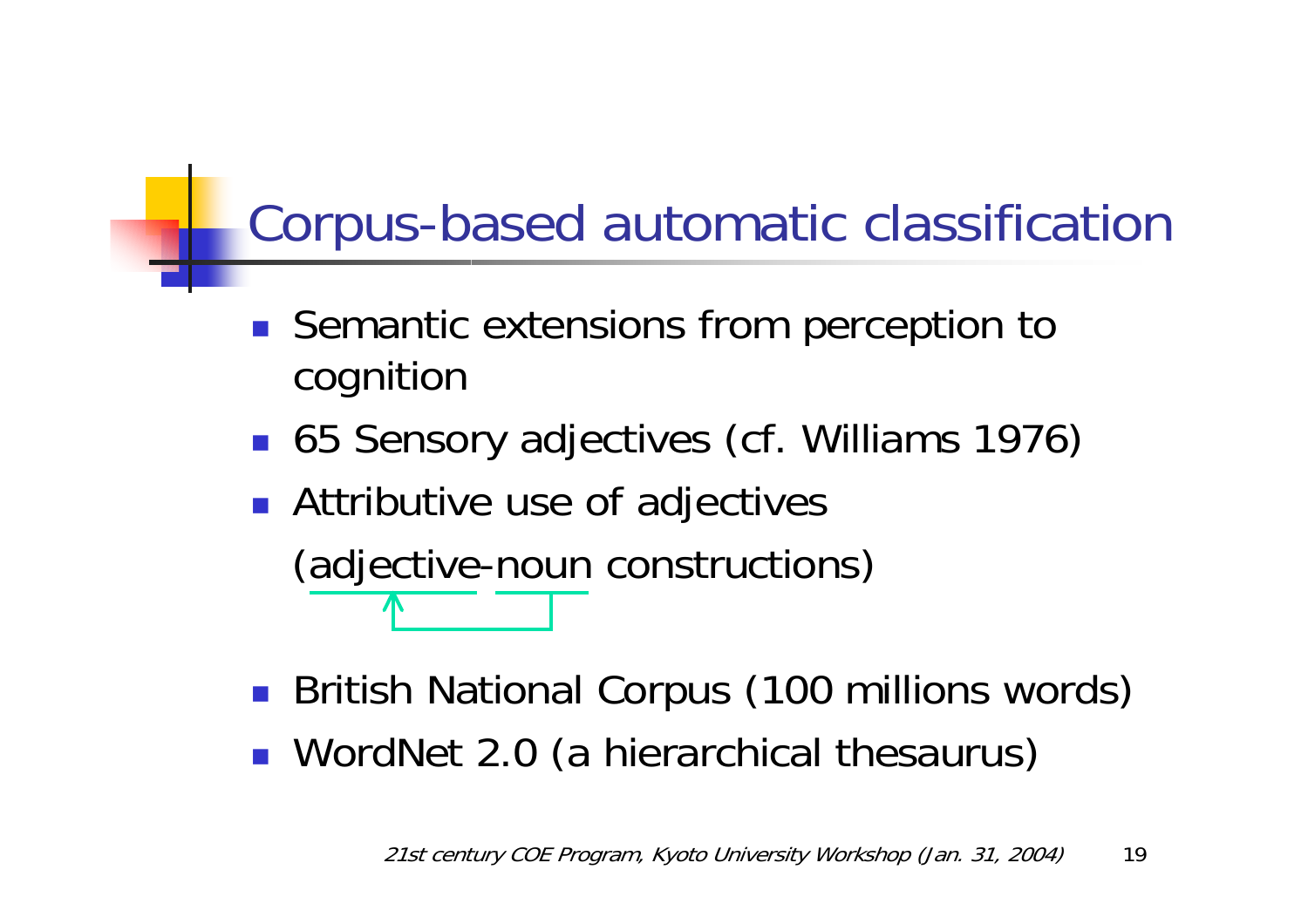# 65 sensory adjectives (1)

- **TEMPERATURE: cold, cool, hot, warm.** (4 words);
- TOUCH: aspre, bitter, bland, cloying, coarse, crisp, dry, dull, grave, hard, harsh heavy, keen, (light), mild, piquant, poignant, pungent, rough, sharp, smart, smooth, soft (23 words);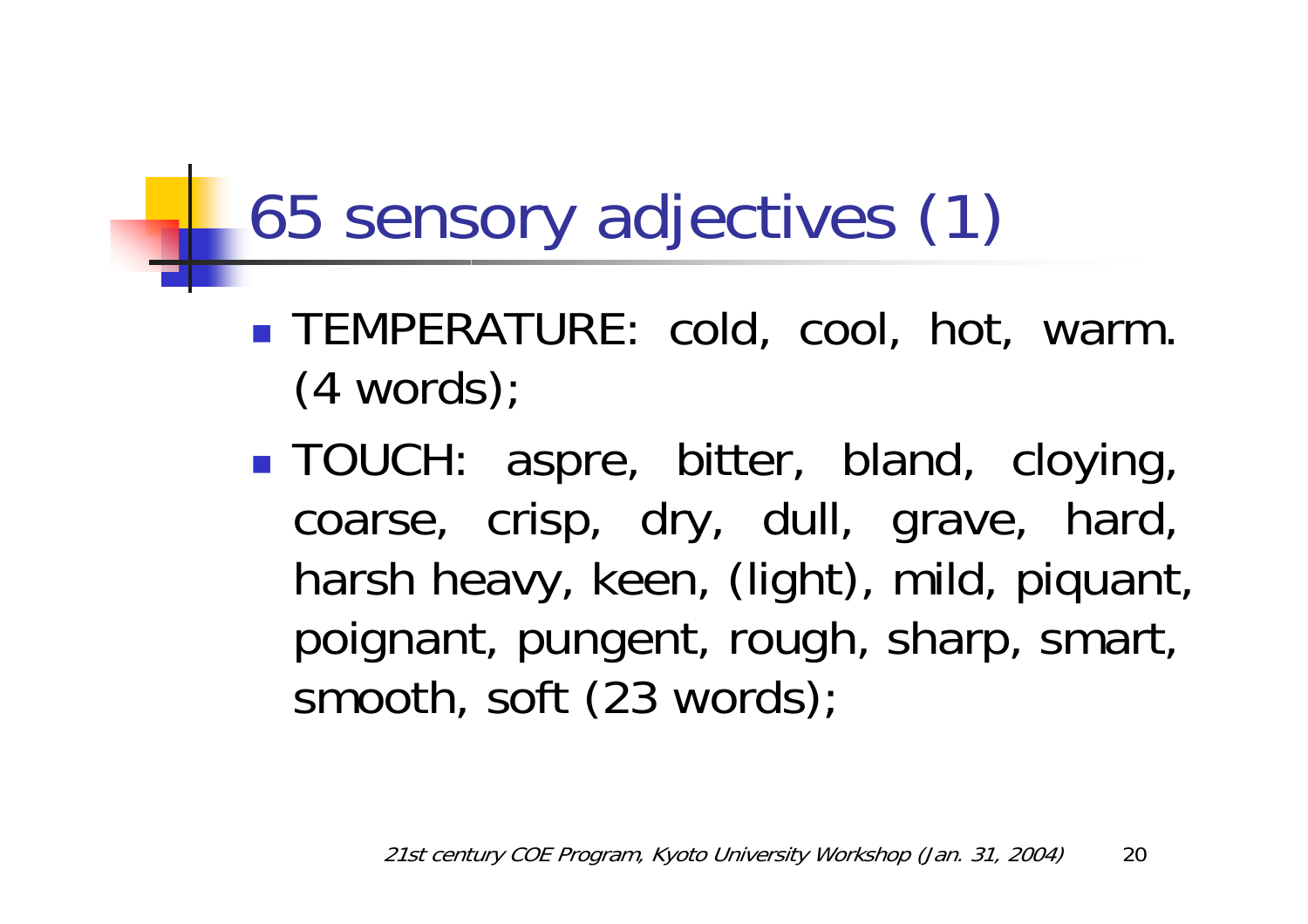# 65 sensory adjectives (2)

- TASTE: acrid, austere, brisk, dulcet, eager, mellow, sour, sweet, tart (9 words);
- DIMENSION: acute, big, deep, empty, even, fat, flat, full, high, hollow, level, little, low, shallow, small, thick, thin, plain (18 words);
- VISION: bright, brilliant, clear, dark, dim, faint, (light), vivid (8 words);
- SOUND: loud, quiet, shrill, strident (4 words).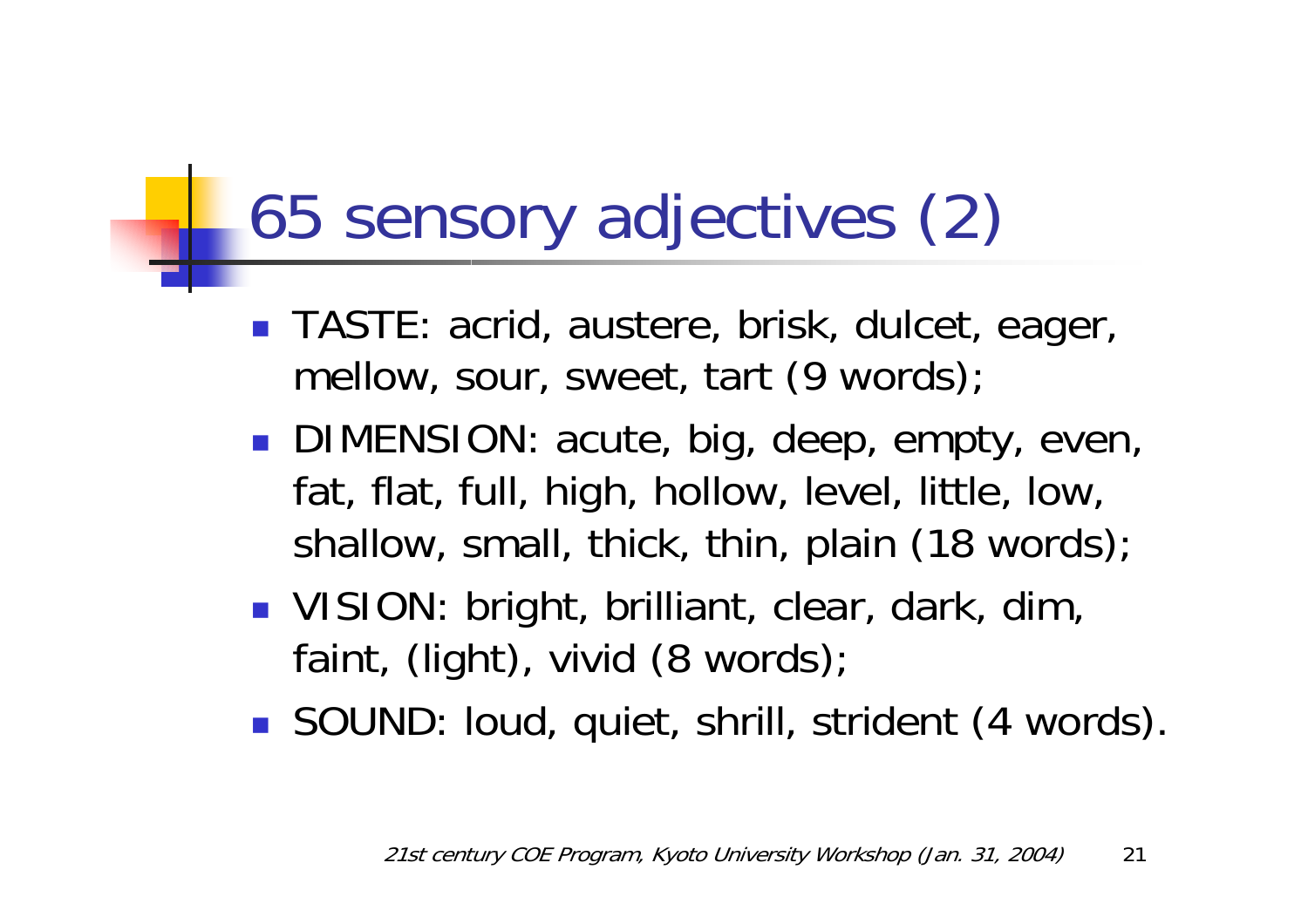Examples of adjective-noun constructions (1)

- **sharp knife:**
- knife = cutting instrument
- $\rightarrow$  sharp = describing a physical object
- **sharp pain:**
- pain = a sensation in bodily function
- $\rightarrow$  sharp = describing a psychological feature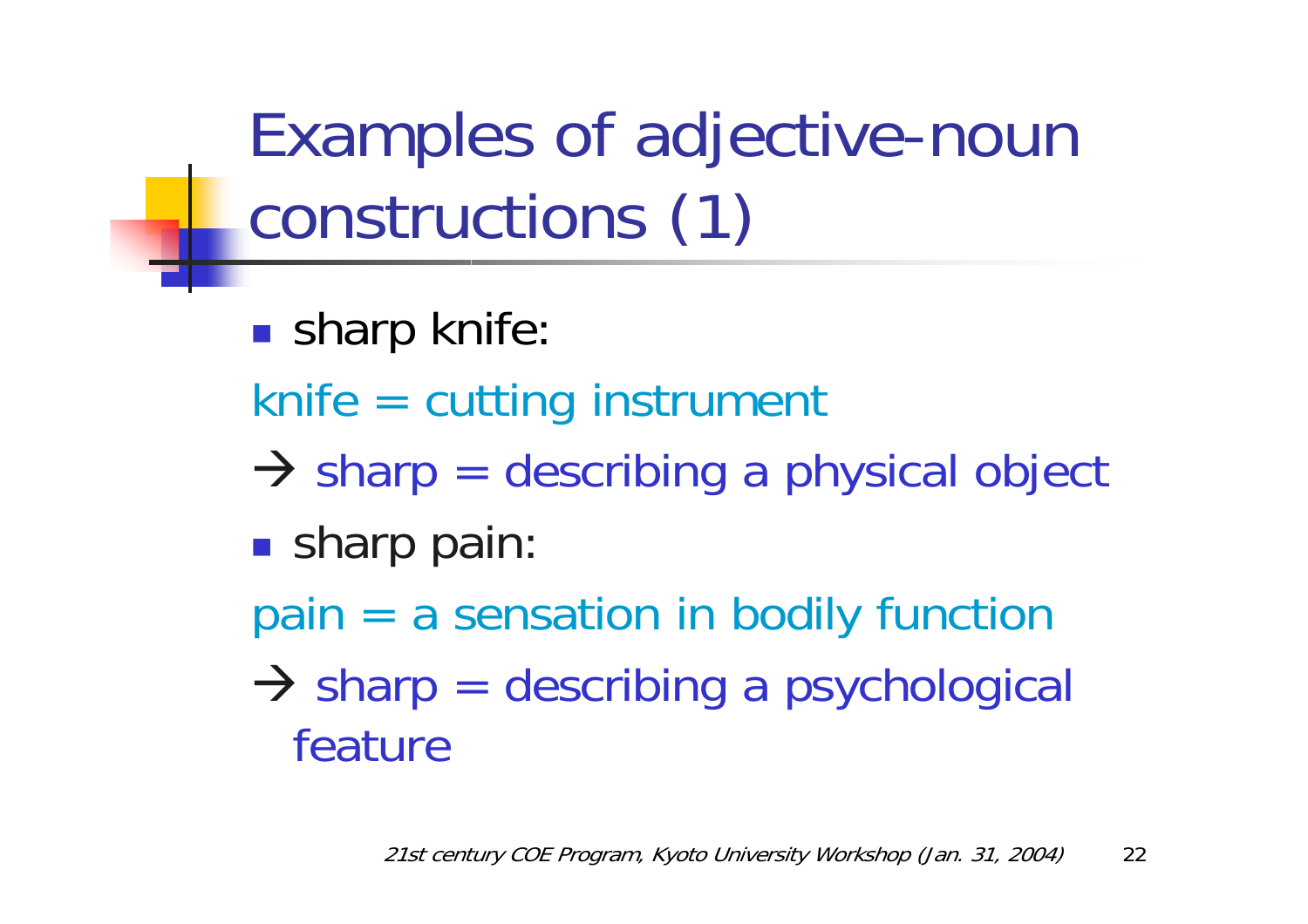Examples of adjective-noun constructions (2)

**Sharp contrast:** 

- contrast = an opposite relation
- $\rightarrow$  sharp = describing a relation
- **sharp increase:**
- increase = a change, a happening
- $\rightarrow$  sharp = describing some change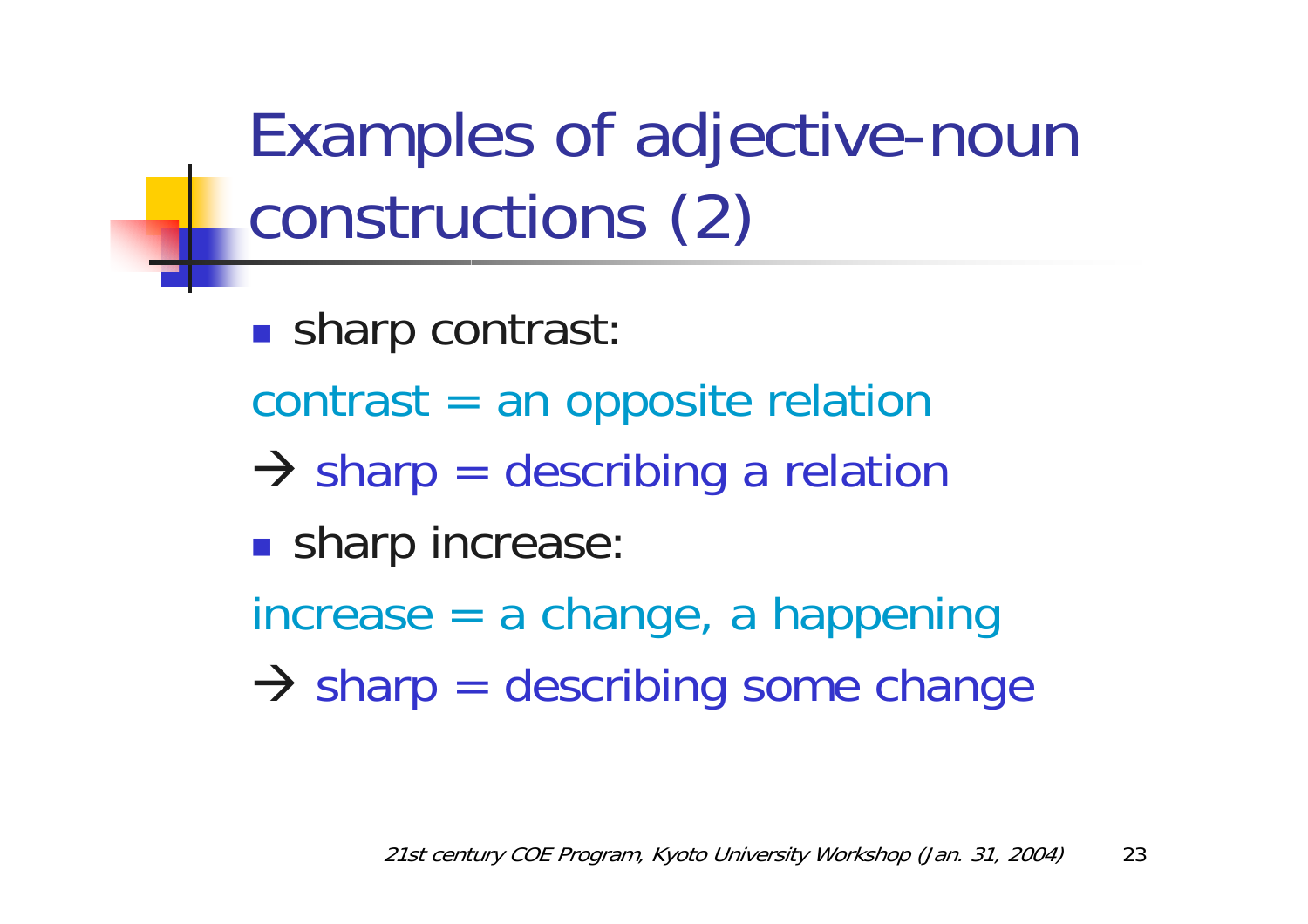# Frequencies of modified nouns

|    | <b>TEMPERA [8440] TOUCH</b> |      |            |      | [2053 TASTE |    | [1739] DIMENSI ([8425] VISION |      |            |     | [1155 SOUND] | [2333] |
|----|-----------------------------|------|------------|------|-------------|----|-------------------------------|------|------------|-----|--------------|--------|
|    | water                       | 1243 | work       | 1229 | smell       | 83 | bit                           | 1698 | hair       | 420 | voice        | 180    |
|    | air                         | 362  | disk       | 310  | shop        | 45 | level                         | 1166 | light      | 278 | life         | 78     |
|    | weather                     | 307  | time       | 233  | taste       | 42 | number                        | 1107 | idea       | 243 | noise        | 41     |
|    | day                         | 166  | rain       | 212  | tooth       | 41 | girl                          | 1027 | green      | 177 | man          | 40     |
| 51 | welcome                     | 166  | <b>Way</b> | 168  | smile       | 36 | boy                           | 914  | side       | 162 | music        | 39     |
| O  | war                         | 139  | weather    | 162  | tea         | 29 | proportion                    | 851  | view       | 162 | corner       | 38     |
|    | drink                       | 119  | ground     | 151  | face        | 27 | man                           | 830  | evidence   | 158 | day          | 32     |
| 8  | bath                        | 100  | water      | 150  | walk        | 26 | group                         | 706  | head       | 148 | place        | 32     |
| 9  | wind                        | 96   | end        | 148  | cream       | 22 | house                         | 615  | red        | 142 | word         | 31     |
| 10 | place                       | 95   | contrast   | 144  | scent       | 21 | time                          | 595  | smile      | 135 | enjoymen     | 30     |
| 11 | summer                      | 93   | day        | 142  | wine        | 21 | breath                        | 589  | picture    | 126 | way          | 29     |
|    | 12 room                     | 90   | currency   | 131  | <b>Way</b>  | 20 | voice                         | 551  | water      | 117 | possessid    | 29     |
|    | 13 sun                      | 84   | voice      | 127  | note        | 20 | amount                        | 543  | indication | 115 | spot         | 25     |
|    | 14  night                   | 77   | interest   | 126  | voice       | 20 | part                          | 524  | day        | 106 | room         | 24     |
|    | 15 milk                     | 70   | surface    | 120  | flavour     | 19 | degree                        | 519  | understar  | 106 | time         | 23     |
|    | 16 blood                    | 70   | look       | 110  | smoke       | 19 | room                          | 473  | distinctio | 101 | street       | 22     |
| 17 | <b>Smile</b>                | 68   | man        | 109  | walking     | 17 | cost                          | 461  | night      | 95  | road         | 21     |
|    | 18 tea                      | 66   | core       | 105  | pace        | 17 | thing                         | 455  | colour     | 95  | period       | 21     |
|    | 19 light                    | 64   | case       | 104  | trade       | 16 | range                         | 452  | example    | 85  | bang         | 20     |
|    | <b>20 tap</b>               | 62   | skin       | 102  | milk        | 15 | standard                      | 432  | room       | 82  | confidend    | 19     |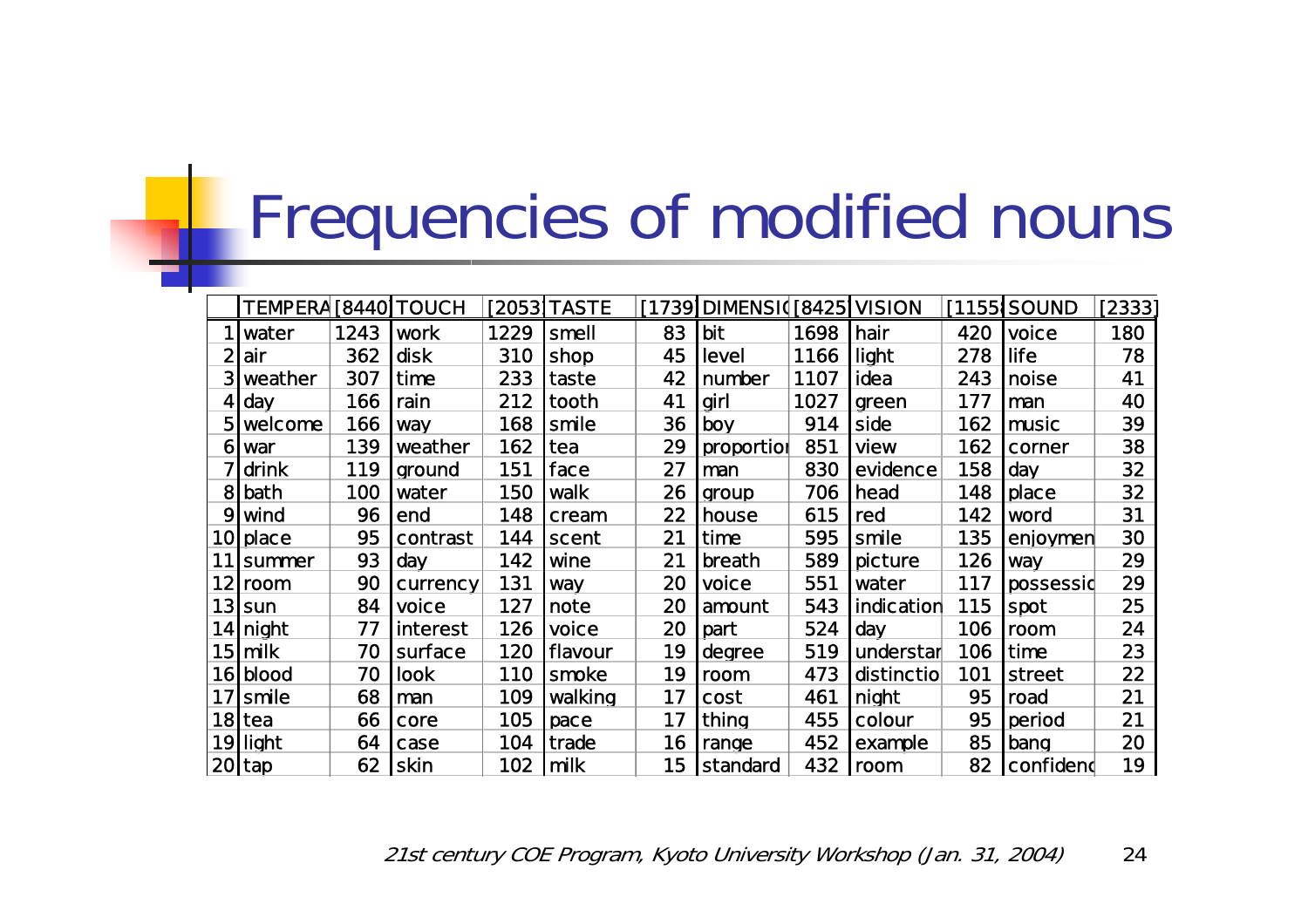# Frequencies of modified nouns

|           | TEMPERA [8440] TOUCH |      |             |      | [2053 TASTE             |    | [1739] DIMENSI [8425] VISION |      |               |     | [1155 SOUND] | [2333] |
|-----------|----------------------|------|-------------|------|-------------------------|----|------------------------------|------|---------------|-----|--------------|--------|
|           | water                | 1243 | work        | 1229 | smell                   | 83 | bit                          | 1698 | hair          | 420 | voice        | 180    |
|           | air                  | 362  | disk        | 310  | shop                    | 45 | level                        | 1166 | light         | 278 | life         | 78     |
|           | weather              | 307  | time        | 233  | taste                   | 42 | number                       | 1107 | idea          | 243 | noise        | 41     |
|           | day                  | 166  | rain        | 212  | tooth                   | 41 | girl                         | 1027 | green         | 177 | man          | 40     |
| 51        | welcome              | 166  | way         | 168  | smile                   | 36 | boy                          | 914  | side          | 162 | music        | 39     |
| 6         | war                  | 139  | weather     | 162  | tea                     | 29 | proportion                   | 851  | view          | 162 | corner       | 38     |
|           | drink                | 119  | ground      | 151  | face                    | 27 | man                          | 830  | evidence      | 158 | day          | 32     |
| 8         | <b>bath</b>          | 100  | water       | 150  | walk                    | 26 | group                        | 706  | head          | 148 | place        | 32     |
| 9         | wind                 | 96   | end         | 148  | cream                   | 22 | house                        | 615  | red           | 142 | word         | 31     |
| <b>10</b> | place                | 95   | contrast    | 144  | scent                   | 21 | time                         | 595  | smile         | 135 | enjoymen     | 30     |
| 11        | summer               | 93   | day         | 142  | wine                    | 21 | breath                       | 589  | picture       | 126 | way          | 29     |
|           | 12 room              | 90   | currency    | 131  | way                     | 20 | voice                        | 551  | water         | 117 | possessid    | 29     |
|           | 13 sun               | 84   | voice       | 127  | note                    | 20 | amount                       | 543  | indication    | 115 | spot         | 25     |
|           | 14 night             | 77   | interest    | 126  | voice                   | 20 | part                         | 524  | day           | 106 | room         | 24     |
|           | 15 milk              | 70   | surface     | 120  | flavour                 | 19 | degree                       | 519  | understar     | 106 | time         | 23     |
|           | 16 blood             | 70   | look        | 110  | smoke                   | 19 | room                         | 473  | distinctio    | 101 | street       | 22     |
|           | $17$ smile           | 68   | man         | 109  | walking                 | 17 | cost                         | 461  | night         | 95  | road         | 21     |
|           | $18$ tea             | 66   | core        | 105  | pace                    | 17 | thing                        | 455  | colour        | 95  | period       | 21     |
|           | 19 light             | 64   | case        | 104  | trade                   | 16 | range                        | 452  | example       | 85  | bang         | 20     |
|           | $ 20 $ tap           | 62   | <b>skin</b> | 102  | $\overline{\mathsf{m}}$ | 15 | <b>standard</b>              | 432  | <b>I</b> room | 82  | confidend    | 19     |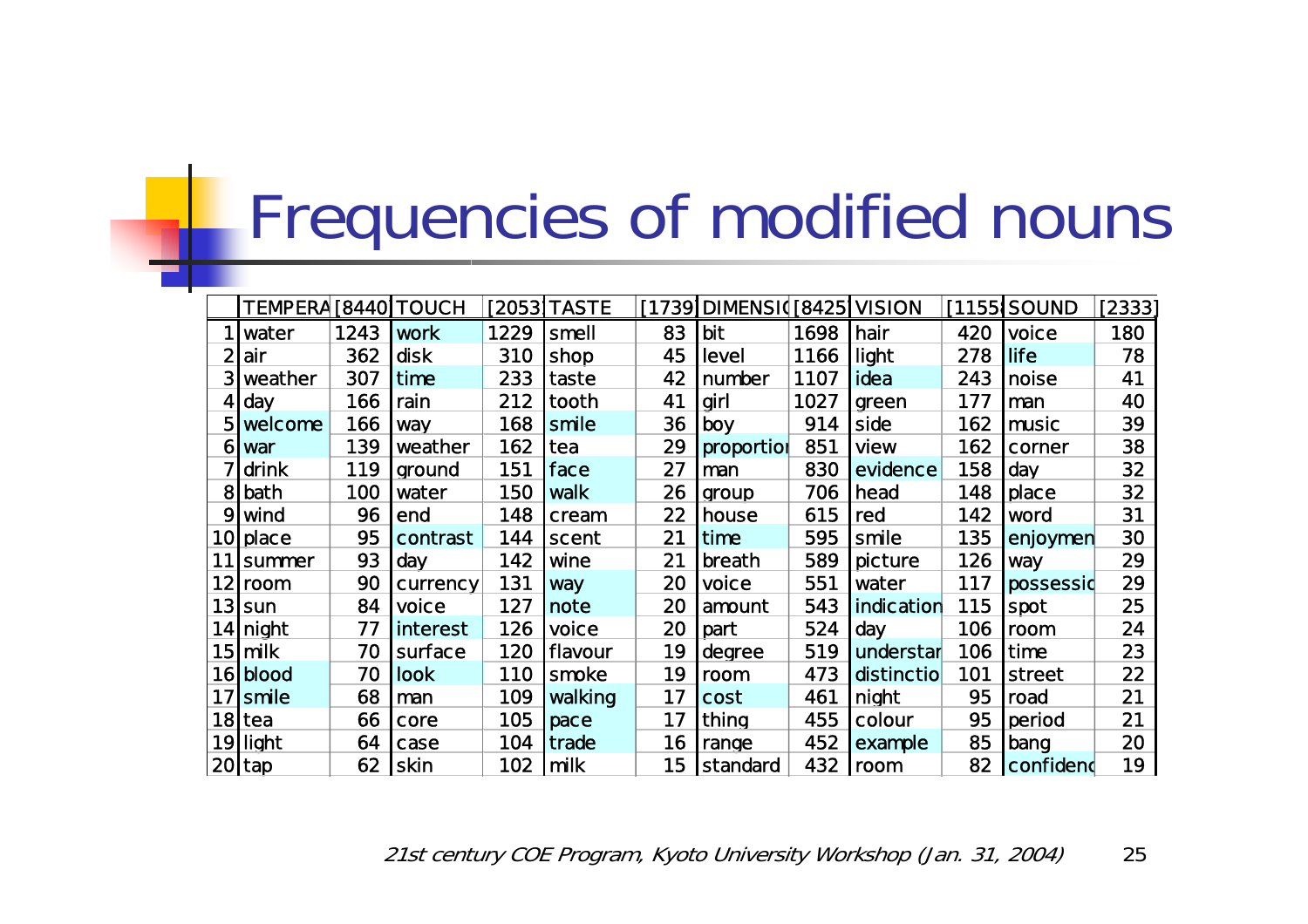### Classifications of meanings of nouns

**Classification by personal judgements**  $\rightarrow$  ad hoc.

**• Classification by a thesaurus**  $\rightarrow$  **more** convincing.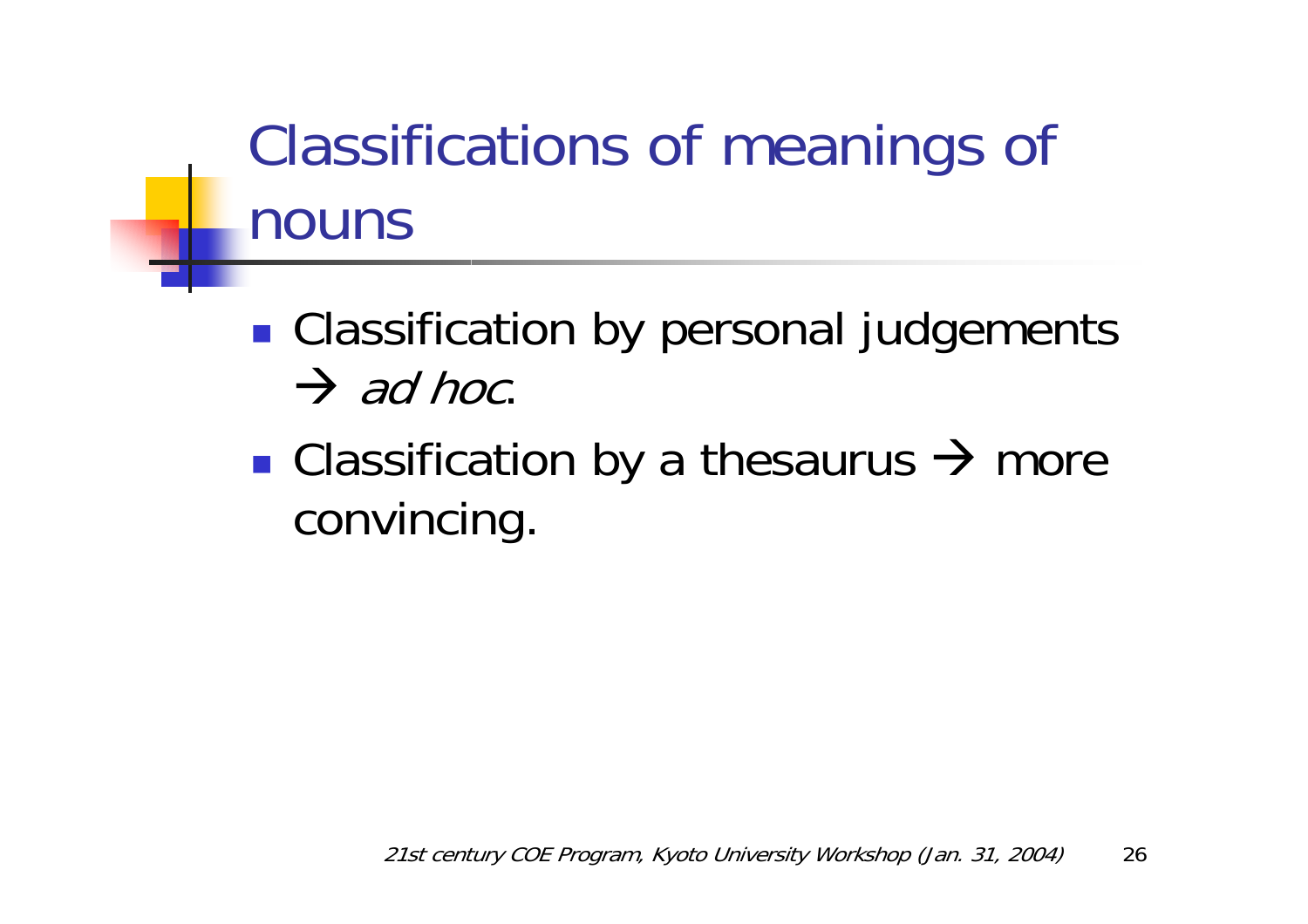# Classification by WordNet 2.0

(%)

|                   |                      |        |                                        |                        |       |         |                 |                    |                       | \'Y            |
|-------------------|----------------------|--------|----------------------------------------|------------------------|-------|---------|-----------------|--------------------|-----------------------|----------------|
| Adjectives        | Frequen<br><b>Cy</b> | entity | <b>Ipsycholo  </b><br>gical<br>feature | abstracti<br><b>on</b> | state | event   | human<br>action | group,<br>grouping | possessi<br><b>on</b> | phenome<br>non |
| <b>TEMPERATUR</b> | 8440                 | 53.9   | 4.4                                    | 16.3                   | 5.6   | 1.9     | 7.7             | 1.4                | 0.2                   | 8.5            |
| <b>TOUCH</b>      | 20531                | 35.3   | 9.2                                    | 20.7                   | 5.0   | 4.1     | 15.3            | 3.9                | 1.1                   | 5.4            |
| <b>TASTE</b>      | 1739                 | 37.8   | 16.5                                   | 21.3                   | 5.1   | $1.6\,$ | 9.8             | 3.9                | 0.3                   | 3.8            |
| <b>DIMENSION</b>  | 84257                | 36.2   | 6.7                                    | 26.6                   | 5.9   | 3.3     | 8.4             | 7.2                | 3.0                   | 2.7            |
| <b>VISION</b>     | 11558                | 34.8   | 16.8                                   | 27.4                   | 3.6   | 2.6     | 7.9             | 2.5                | 0.3                   | 4.1            |
| <b>SOUND</b>      | 2333                 | 22.8   | 9.2                                    | 35.3                   | 6.7   | 11.3    | 9.7             | 2.5                | 0.6                   | 1.9            |
| Total             | 28858                | 36.9   | 8.1                                    | 25.1                   | 5.5   | 3.4     | 9.4             | 5.7                | 2.2                   | 3.6            |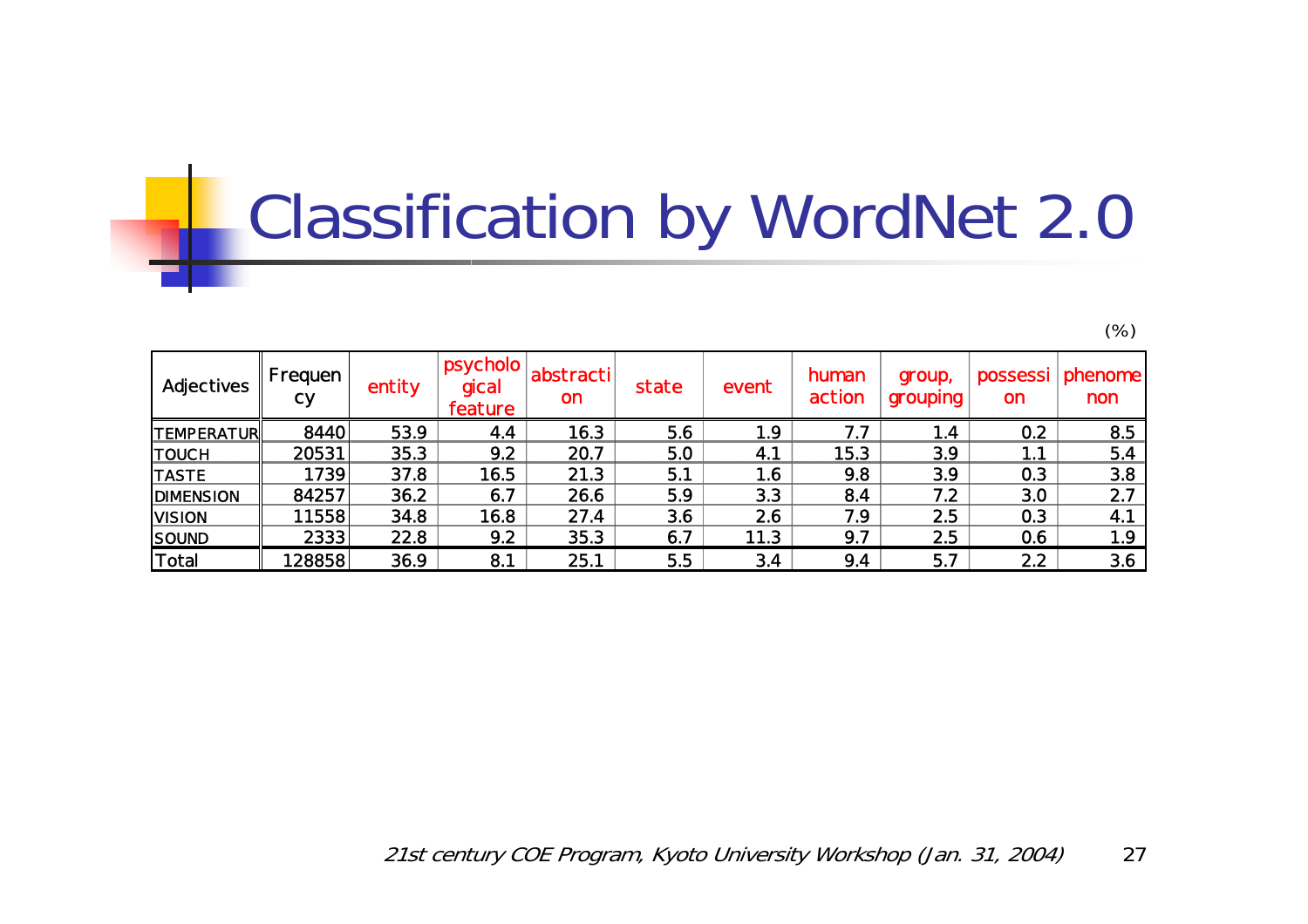# Classification by WordNet 2.0

(%)

| Adjectives        | Frequen<br><b>Cy</b> | entity | psycholo<br>dical<br>feature | abstracti<br><b>on</b> | state | event | human<br>action | group,<br>grouping | possessi<br><b>on</b> | phenome<br>non |
|-------------------|----------------------|--------|------------------------------|------------------------|-------|-------|-----------------|--------------------|-----------------------|----------------|
| <b>TEMPERATUR</b> | 8440                 | 53.9   | 4.4                          | 16.3                   | 5.6   | 1.9   | 7.7             | 1.4                | 0.2                   | 8.5            |
| <b>TOUCH</b>      | 20531                | 35.3   | 9.2                          | 20.7                   | 5.0   | 4.1   | 15.3            | 3.9                | 1.1                   | 5.4            |
| <b>TASTE</b>      | 1739                 | 37.8   | 16.5                         | 21.3                   | 5.1   | 1.6   | 9.8             | 3.9                | 0.3                   | 3.8            |
| <b>IDIMENSION</b> | 84257                | 36.2   | 6.7                          | 26.6                   | 5.9   | 3.3   | 8.4             | 7.2                | 3.0                   | 2.7            |
| <b>VISION</b>     | 11558                | 34.8   | 16.8                         | 27.4                   | 3.6   | 2.6   | 7.9             | 2.5                | 0.3                   | 4.1            |
| <b>SOUND</b>      | 2333                 | 22.8   | 9.2                          | 35.3                   | 6.7   | 11.3  | 9.7             | 2.5                | 0.6                   | 1.9            |
| Total             | 28858                | 36.9   | 8.1                          | 25.1                   | 5.5   | 3.4   | 9.4             | 5.7                | 2.2                   | 3.6            |

 $\blacksquare$  Adjectives: TOUCH  $\rightarrow$  VISION (Williams 1976)

 $\blacksquare$  Verbs: VISION  $\rightarrow$  TOUCH (Viberg 1983)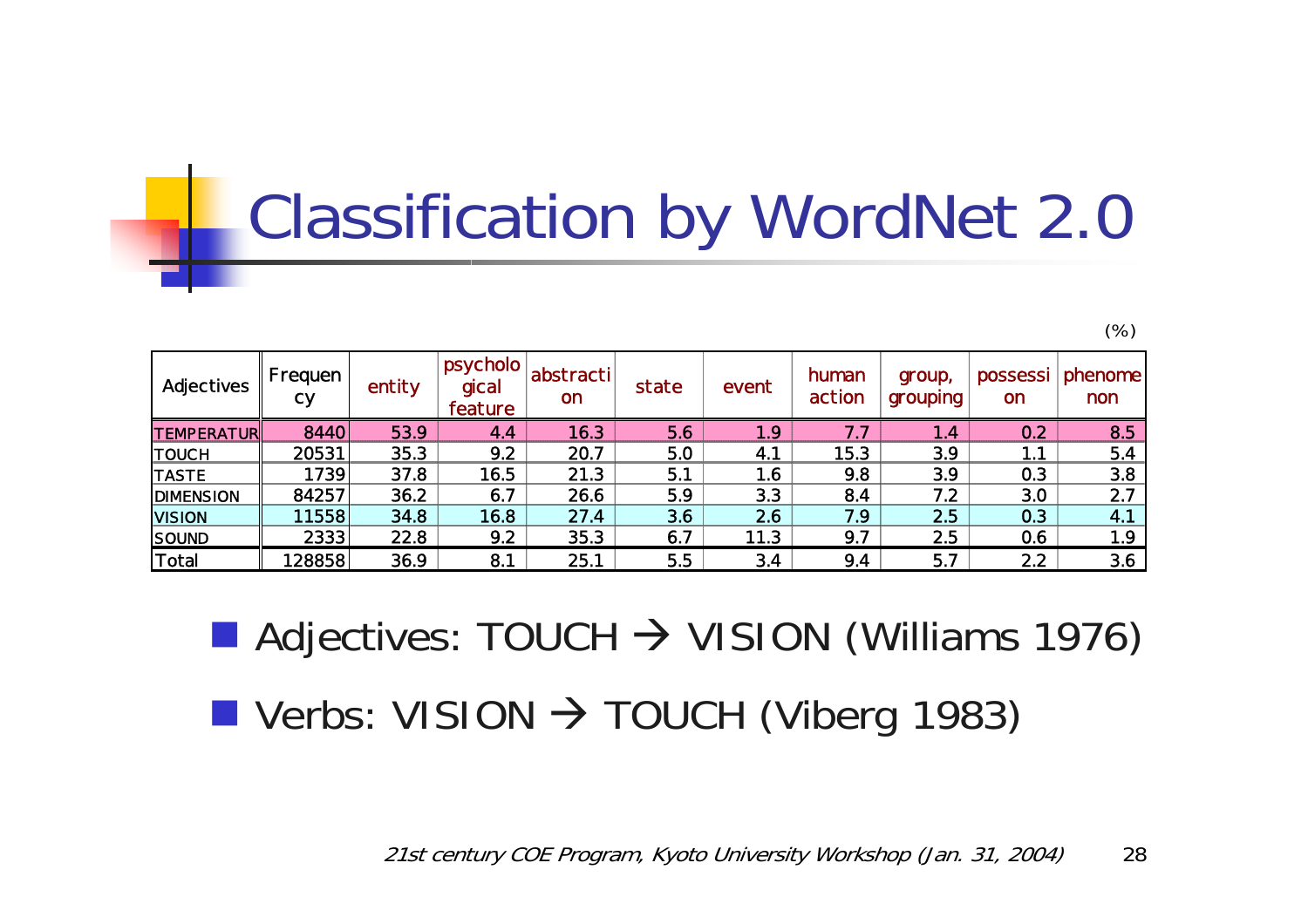#### Comparison between Temperature and Vision domain

| <b>Adjectives</b>  | Frequenc | entity | psycholo<br>gical<br>feature | abstracti<br>on | state      | event | human<br>action | group,<br>grouping | possessi<br><b>on</b> | phenome<br>non |
|--------------------|----------|--------|------------------------------|-----------------|------------|-------|-----------------|--------------------|-----------------------|----------------|
| cold               | 2784     | 51.6   | 4.9                          | 13.7            | 4.5        | 2.6   | 11.0            | 1.3                | 0.2                   | 10.2           |
| cool               | 807      | 39.7   | 8.1                          | 27.6            | 3.8        | 1.1   | 11.6            | 2.1                | 0.2                   | 5.7            |
| hot                | 2959     | 65.4   | 2.5                          | 15.3            | 1.6        | 1.9   | 5.1             | 1.1                | 0.3                   | 6.9            |
| <b> warm</b>       | 1890     | 45.3   | 5.2                          | 17.2            | 14.4       | 1.3   | 5.0             | 2.0                | 0.1                   | 9.5            |
| <b>TEMPERATURE</b> | 8440     | 53.9   | 4.4                          | 16.3            | 5.6        | 1.9   | 7.7             | 1.4                | 0.2                   | 8.5            |
| bright             | 1357     | 41.1   | 6.7                          | 29.5            | 2.1        | 3.2   | 1.7             | 2.6                | 0.3                   | 12.7           |
| brilliant          | 1083     | 33.3   | 11.6                         | 22.4            | 2.0        | 4.3   | 17.3            | 3.5                | 0.8                   | 4.8            |
| clear              | 4329     | 17.0   | 28.7                         | 32.9            | <b>4.0</b> | 2.4   | 11.2            | 1.8                | 0.3                   | 1.7            |
| dark               | 3403     | 63.0   | 3.8                          | 19.8            | 3.0        | 0.7   | <b>4.0</b>      | 3.5                | 0.2                   | 2.1            |
| dim                | 294      | 30.6   | 29.2                         | 13.3            | 5.7        | 0.4   | 3.1             | 0.6                | 0.9                   | 16.1           |
| faint              | 706      | 10.9   | 19.0                         | 38.2            | 7.5        | 10.9  | 4.9             | 1.2                | 0.2                   | 7.3            |
| vivid              | 386      | 16.2   | 34.5                         | 29.5            | 5.8        | 2.1   | 8.9             | 1.2                | 0.1                   | 1.6            |
| <b>VISION</b>      | 11558    | 34.8   | 16.8                         | 27.4            | 3.6        | 2.6   | 7.9             | 2.5                | 0.3                   | 4.1            |

- **Temperature: entity** –more frequent
- **Nision: abstraction, psychological feature** – more frequent.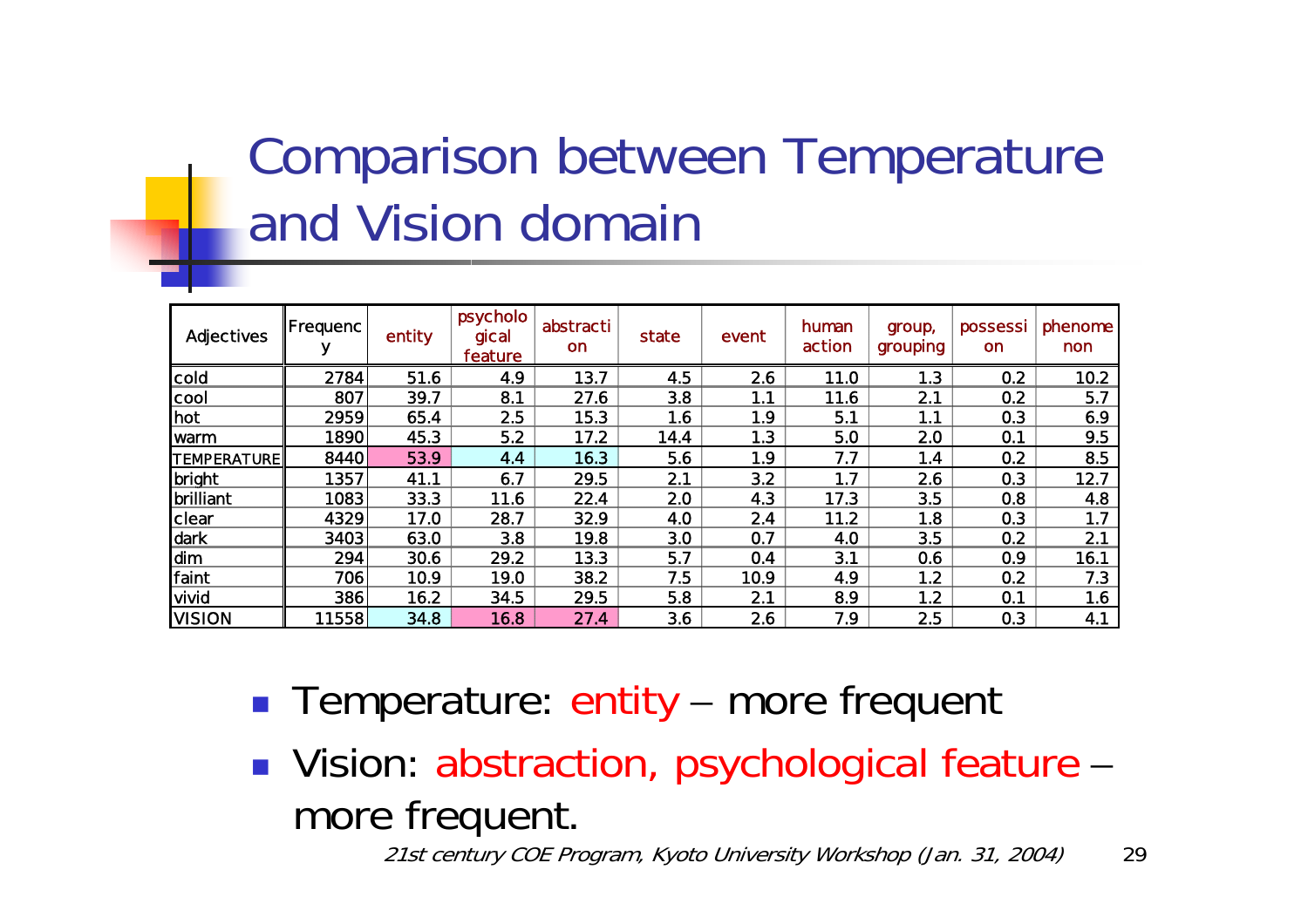#### Scalar predications

- $\blacksquare$  <hot, warm, cool, cold> <brilliant, vivid, bright, clear, faint, dim, dark> = scalar predications
- $\rightarrow$  Are these predications mapped to abstract domains (emotion, intellection) in a systematic way?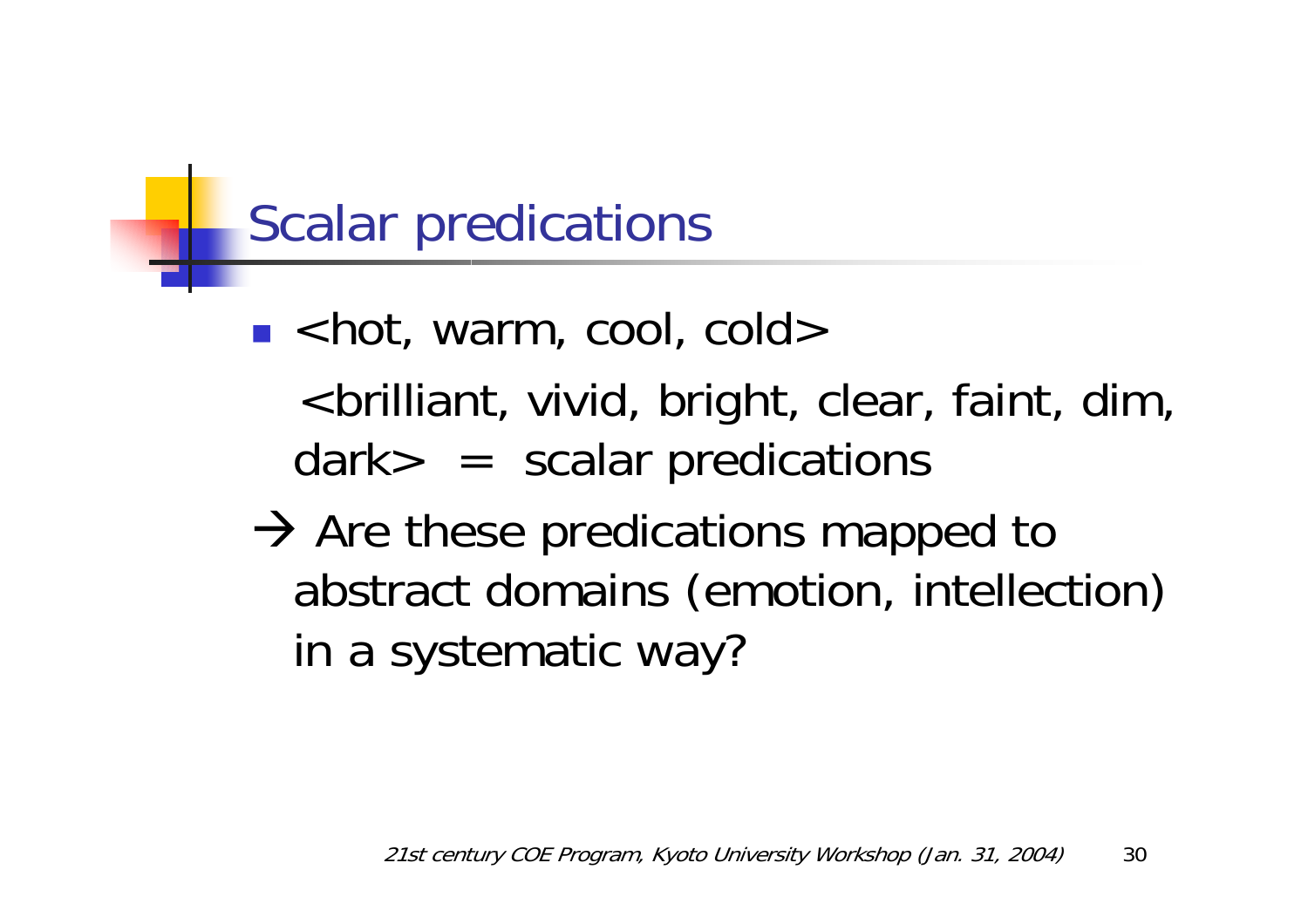#### Temperature domain

| Adjectives         | <b>IFrequenc!</b> | entity | psycholo<br>gical<br>feature | abstracti<br><b>on</b> | state | event | human<br>action | group,<br>grouping | possessi<br><b>on</b> | phenome<br>non |
|--------------------|-------------------|--------|------------------------------|------------------------|-------|-------|-----------------|--------------------|-----------------------|----------------|
| cold               | 2784              | 51.6   | 4.9                          | 13.7                   | 4.5   | 26    | 11.0            | 1.3                | 0.2                   | 10.2           |
| cool               | 807               | 39.7   | 8.1                          | 27.6                   | 3.8   | 1.1   | 11.6            | 2.1                | 0.2                   | 5.7            |
| hot                | 2959              | 65.4   | 25                           | 15.3                   | 1.6   | 1.9   | 5.1             | 1.1                | 0.3                   | 6.9            |
| <b>Warm</b>        | 1890              | 45.3   | 5.2                          | 17.2                   | 14.4  | 1.3   | 5.0             | 20 <sub>2</sub>    | 0.1                   | 9.5            |
| <b>TEMPERATURE</b> | 8440              | 53.9   | 4.4                          | 16.3                   | 5.6   | 1.9   | 7.7             | 1.4                | 0.2                   | 8.5            |

(%)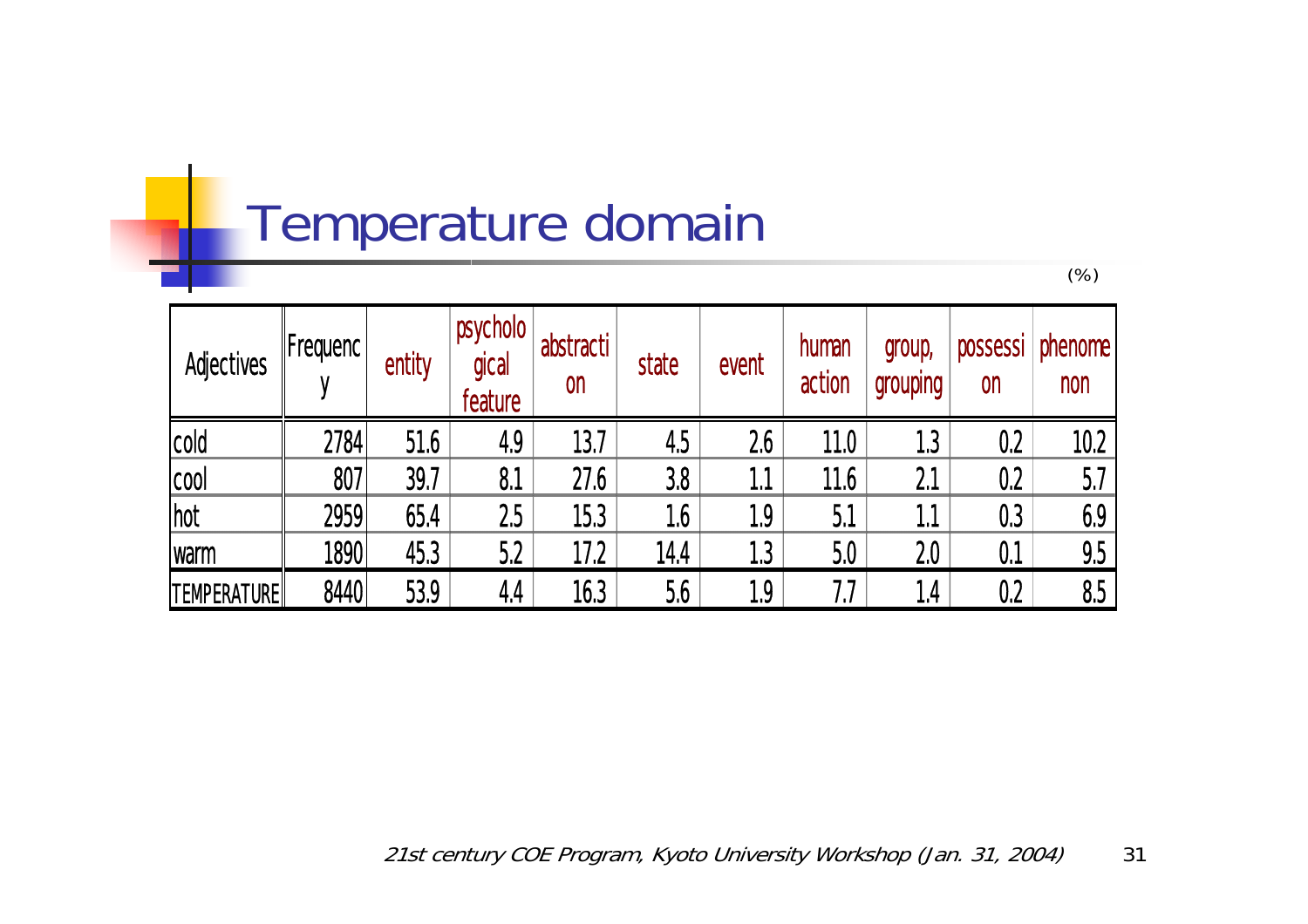#### Temperature domain

| Adjectives         | $ $ Frequenc $ $ | entity | psycholo<br>gical<br>feature | abstracti<br><b>on</b> | state | event | human<br>action | group,<br>grouping | possessi<br>$\mathsf{on}$ | phenome<br>non |
|--------------------|------------------|--------|------------------------------|------------------------|-------|-------|-----------------|--------------------|---------------------------|----------------|
| cold               | 2784             | 51.6   | 4.9                          | 13.7                   | 4.5   | 26    | 11.0            | 1.3                | 0.2                       | 10.2           |
| cool               | 807              | 39.7   | 8.1                          | 27.6                   | 3.8   |       | 11.6            | 21                 | 0.2                       | 5.7            |
| hot                | 2959             | 65.4   | 25                           | 15.3                   | 1.6   | 1.9   | 5.1             | 1.1                | 0.3                       | 6.9            |
| <b>Iwarm</b>       | 1890             | 45.3   | 5.2                          | 17.2                   | 14.4  | 1.3   | 5.0             | 20                 | 0.1                       | 9.5            |
| <b>TEMPERATURE</b> | 8440             | 53.9   | 4.4                          | 16.3                   | 5.6   | 1.9   | 1.7             | 1.4                | 0.2                       | 8.5            |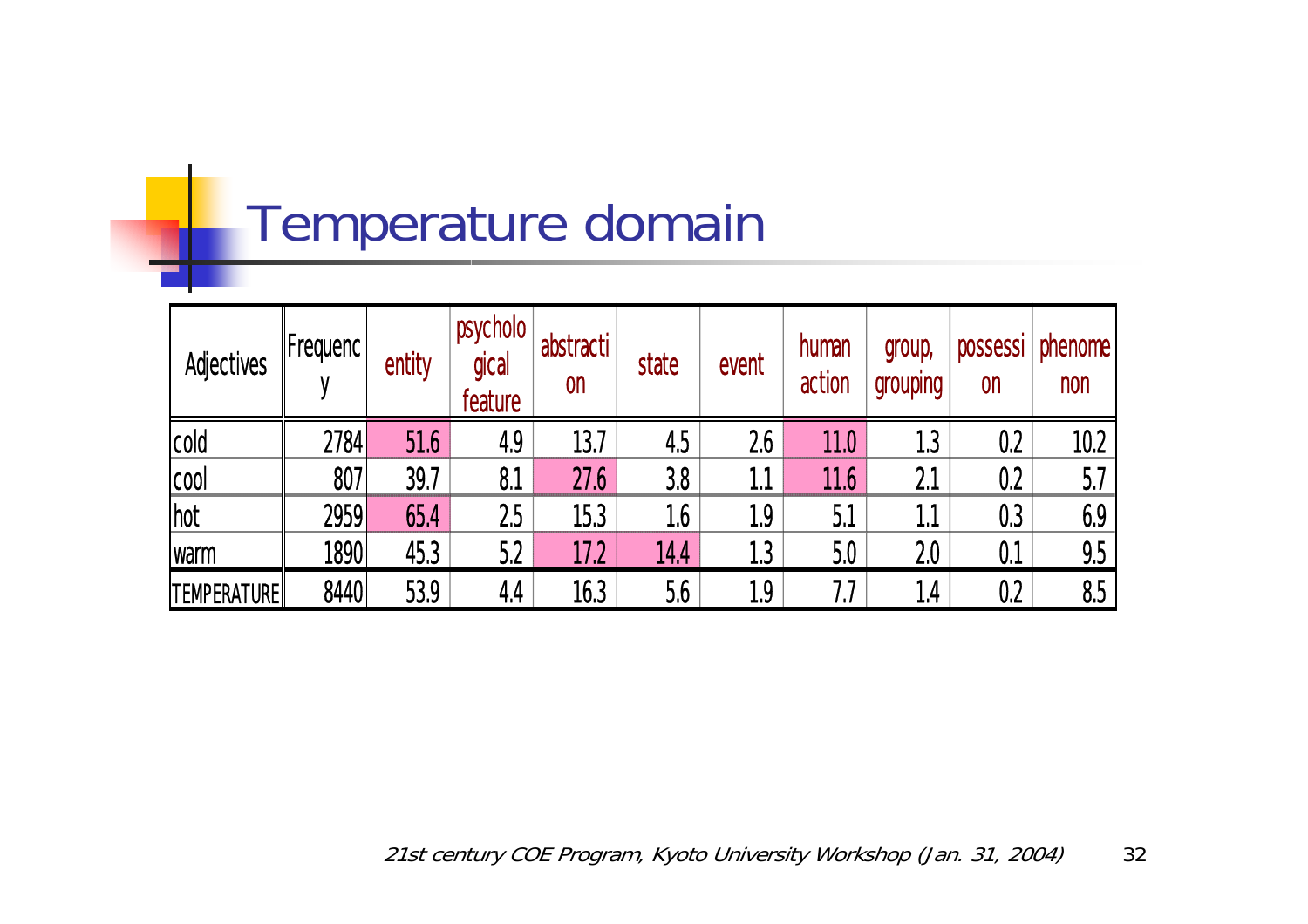#### Temperature domain

| Adjectives         | $ $ Frequenc $ $ | entity | psycholo<br>gical<br>feature | abstracti<br><b>on</b> | state   | event | human<br>action | group,<br>grouping | possessi<br><b>on</b> | phenome<br>non |
|--------------------|------------------|--------|------------------------------|------------------------|---------|-------|-----------------|--------------------|-----------------------|----------------|
| cold               | 2784             | 51.6   | 4.9                          | 13.7                   | 4.5     | 26    | 11.0            | 1.3                | 0.2                   | 10.2           |
| cool               | 807              | 39.7   | 8.1                          | 27.6                   | 3.8     | 1.1   | 11.6            | 2.1                | 0.2                   | 5.7            |
| <b>I</b> hot       | 2959             | 65.4   | 25                           | 15.3                   | $1.6\,$ | 1.9   | 5.1             | 1.1                | 0.3                   | 6.9            |
| <b>Warm</b>        | 1890             | 45.3   | 5.2                          | 17.2                   | 14.4    | 1.3   | 5.0             | 20                 | 0.1                   | 9.5            |
| <b>TEMPERATURE</b> | 8440             | 53.9   | 4.4                          | 16.3                   | 5.6     | 1.9   | 7.7             | 1.4                | 0.2                   | 8.5            |

**Service Service** ■ A startling contrast seems to exist between two pairs, *hot* and *cold*; warm and cool.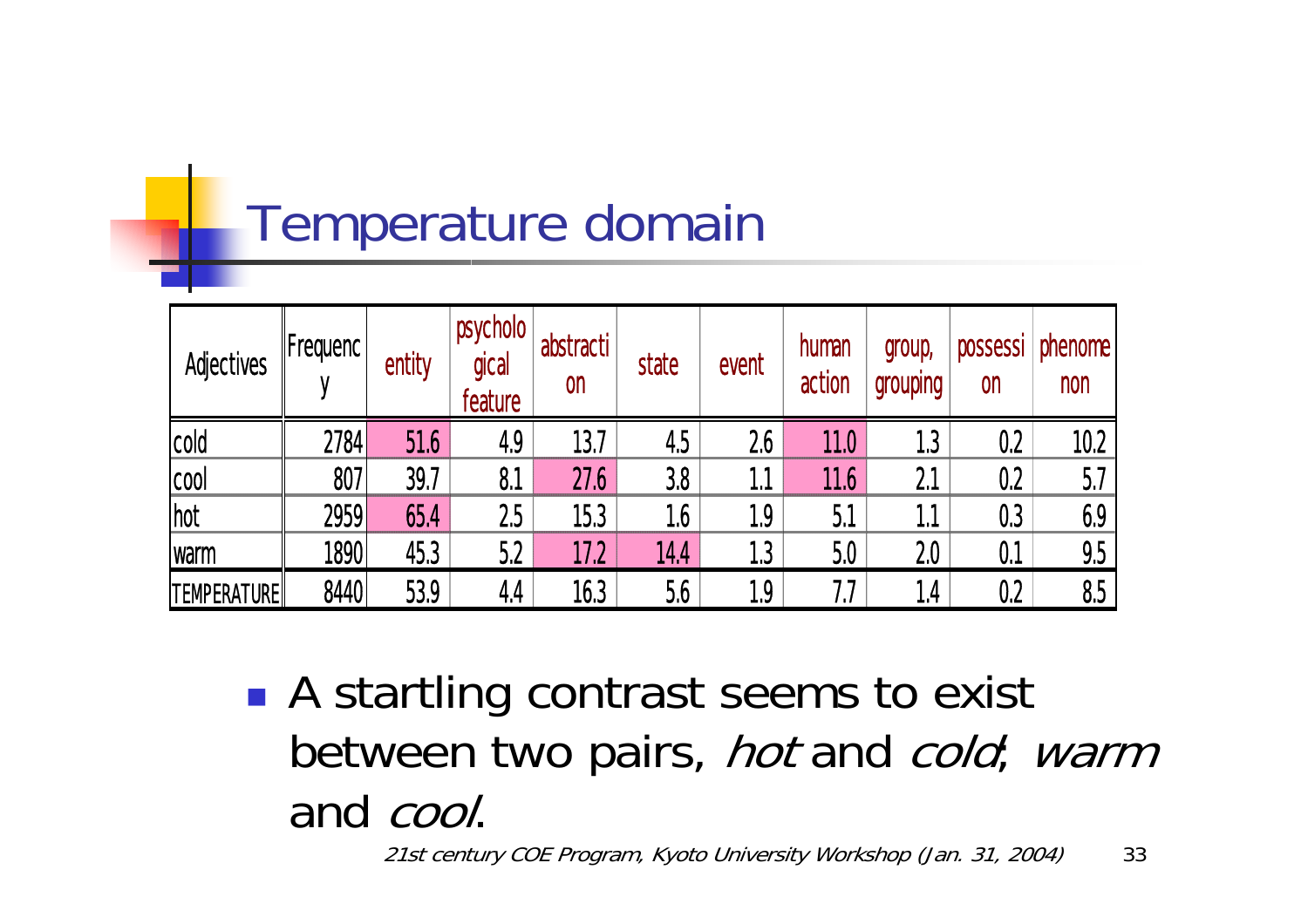### Abstract meanings of "hot"

- **Abstraction (15.3%)** 
	- **Quantity (11.1%): summer, day, afternoon, night** etc.
	- Attribute (1.6%): --
	- Relation (2.5%): news (13) ("new, recent, and fresh"), topic (10)("receiving a lot of publicity"), money (9)("very valuable but illegally obtained").
- **Emotional meanings: [entity] blood,** [psychological feature] pursuit, temper.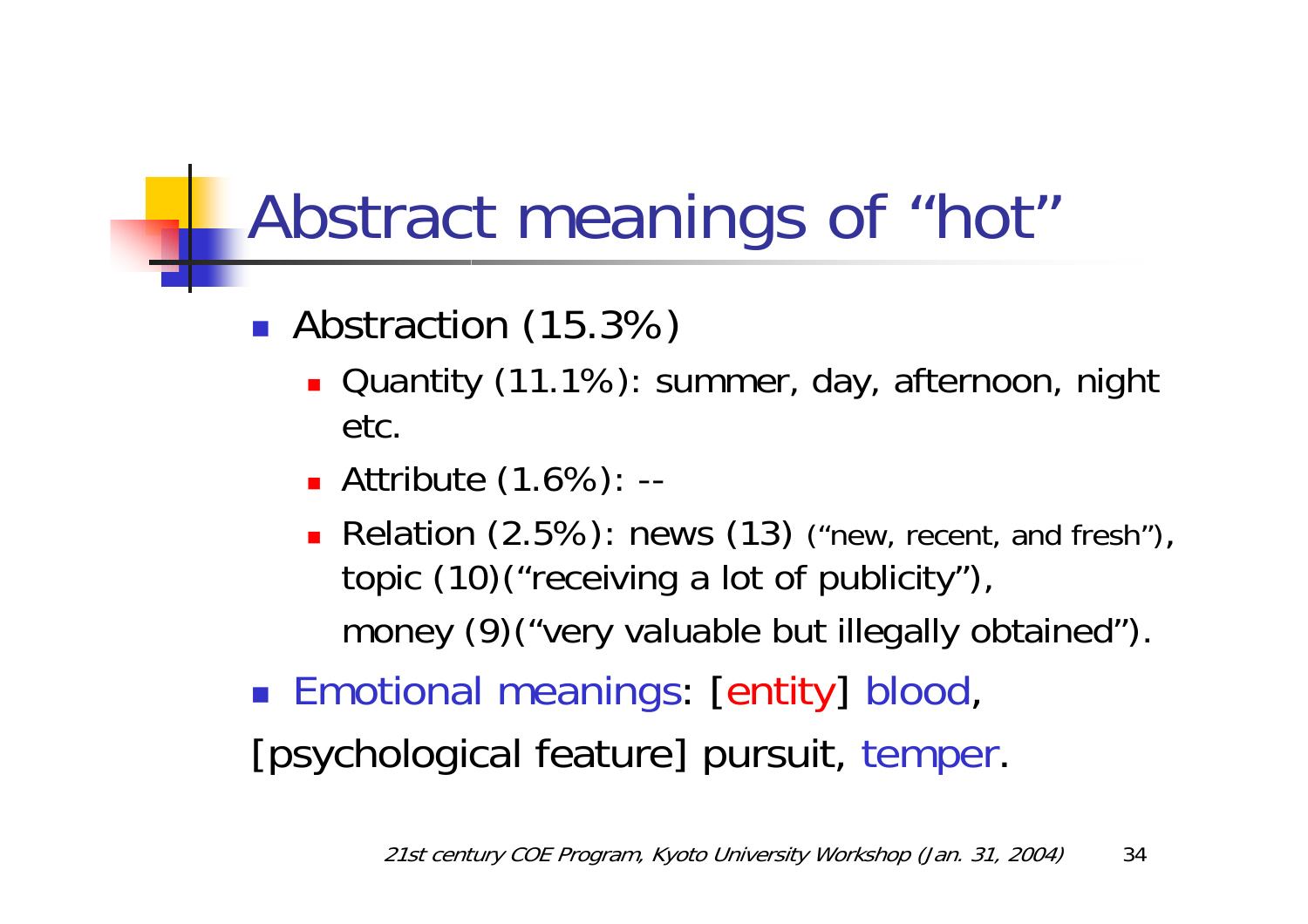### Abstract meanings of "cold"

- **Abstraction (13.7%)** 
	- Quantity (8.4%): day, night, winter, morning etc.
	- Attribute (3.2%): voice, look, manner etc.

**Relation (2.1%): smile (11).** 

■ Emotional meanings: [entity] blood (50), sweat (34), shoulder (27).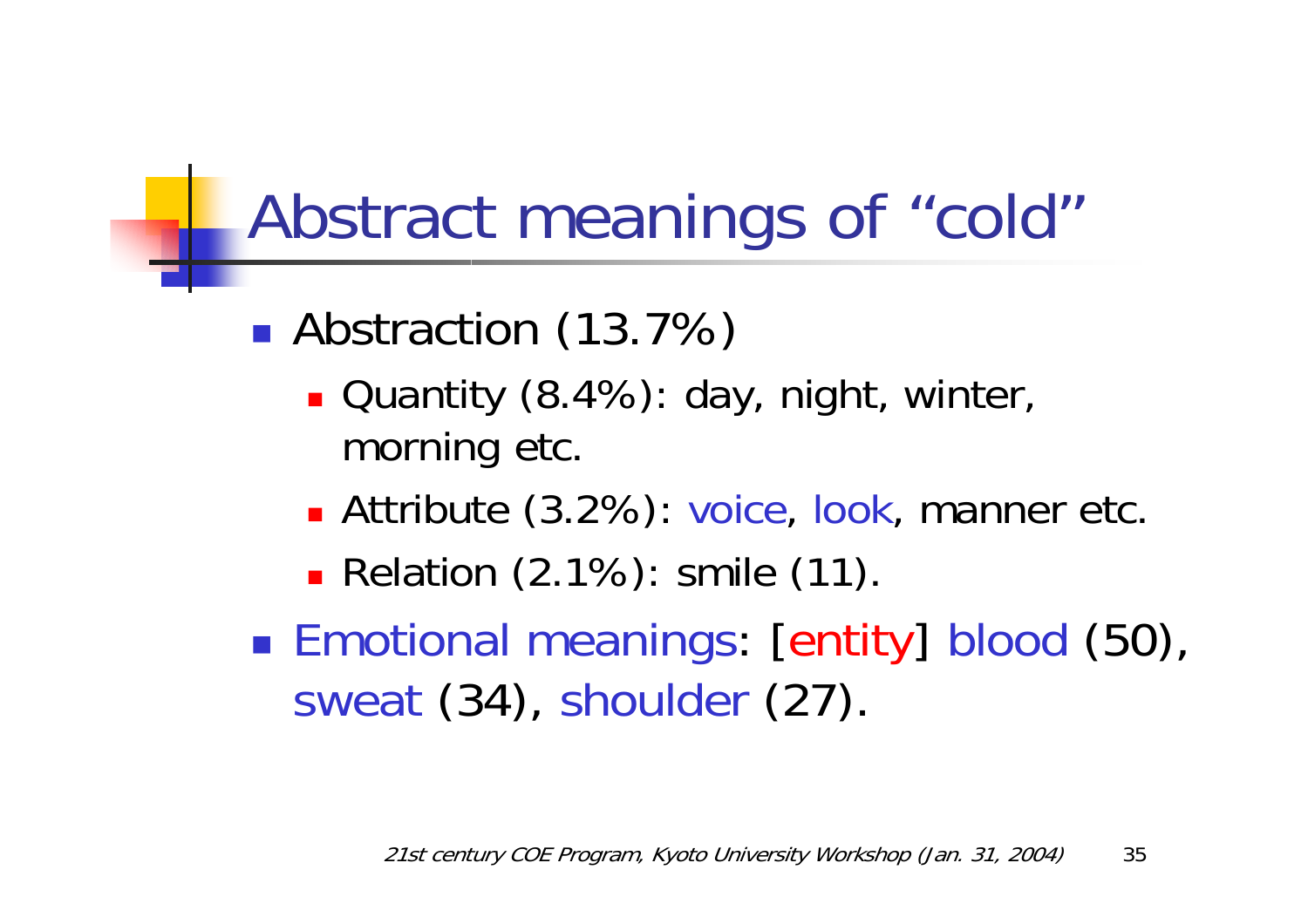### Abstract meanings of "warm"

- **Abstraction (17.2%)** 
	- **Quantity (6.1%): day, night, evening,** summer etc.
	- **Attribute (5.2%): glow, personality, voice** etc.
	- Relation (5.9%): smile (42), reception (18), tribute (7), praise (6), hospitality (6) etc.
- State (14.4%): welcome (164) etc.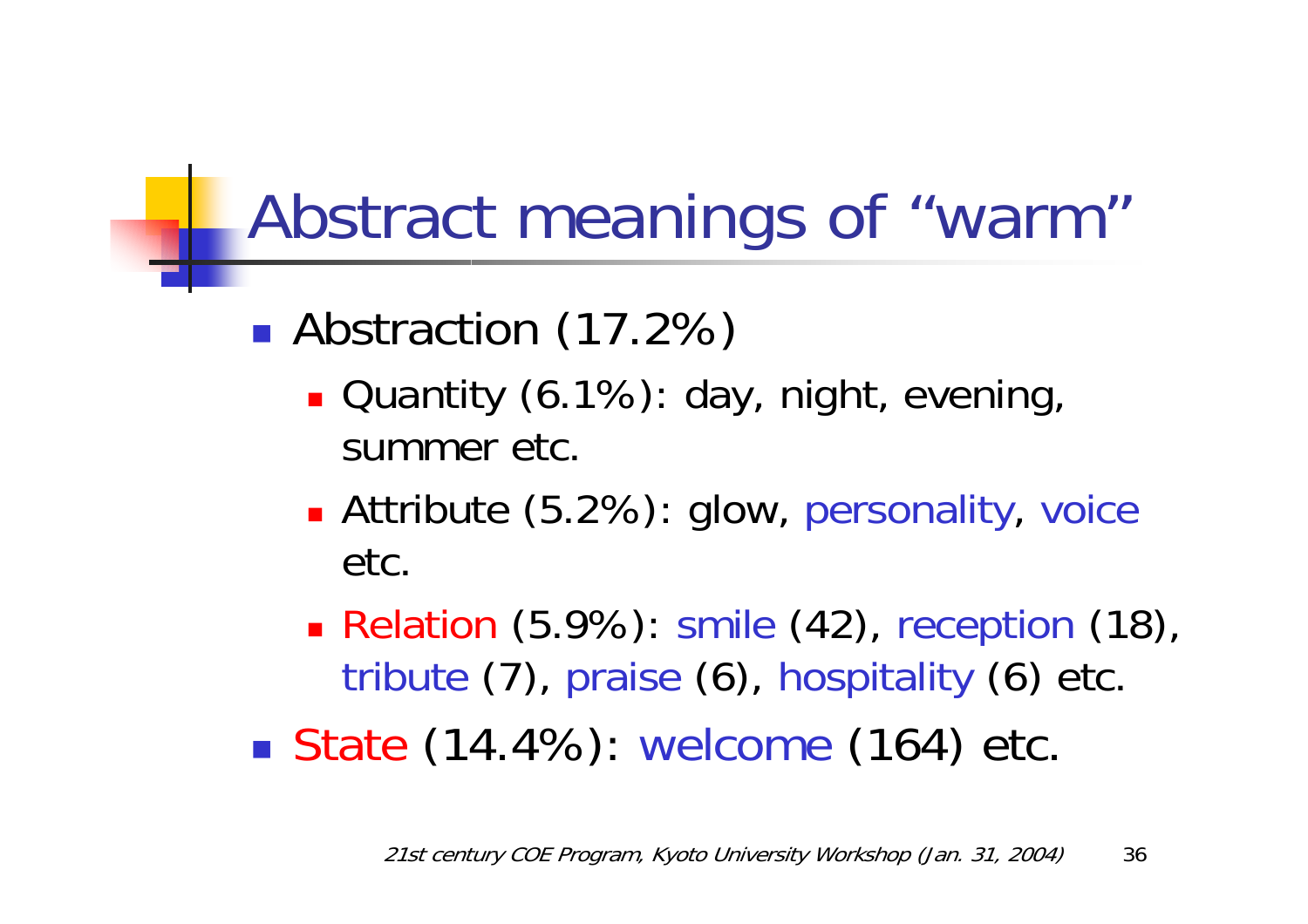### Abstract meanings of "cool"

- **Abstraction (27.6%)** 
	- **Quantity (5.9%): night, temperature,** period etc.
	- **Attribute (11.3%): voice, composure,** elegance etc.
	- Relation (10.3%): smile (15), reception (12), response (10), tone (5) etc.
- ■ Action (11.6%): look (18), glance (9), gaze (5) etc.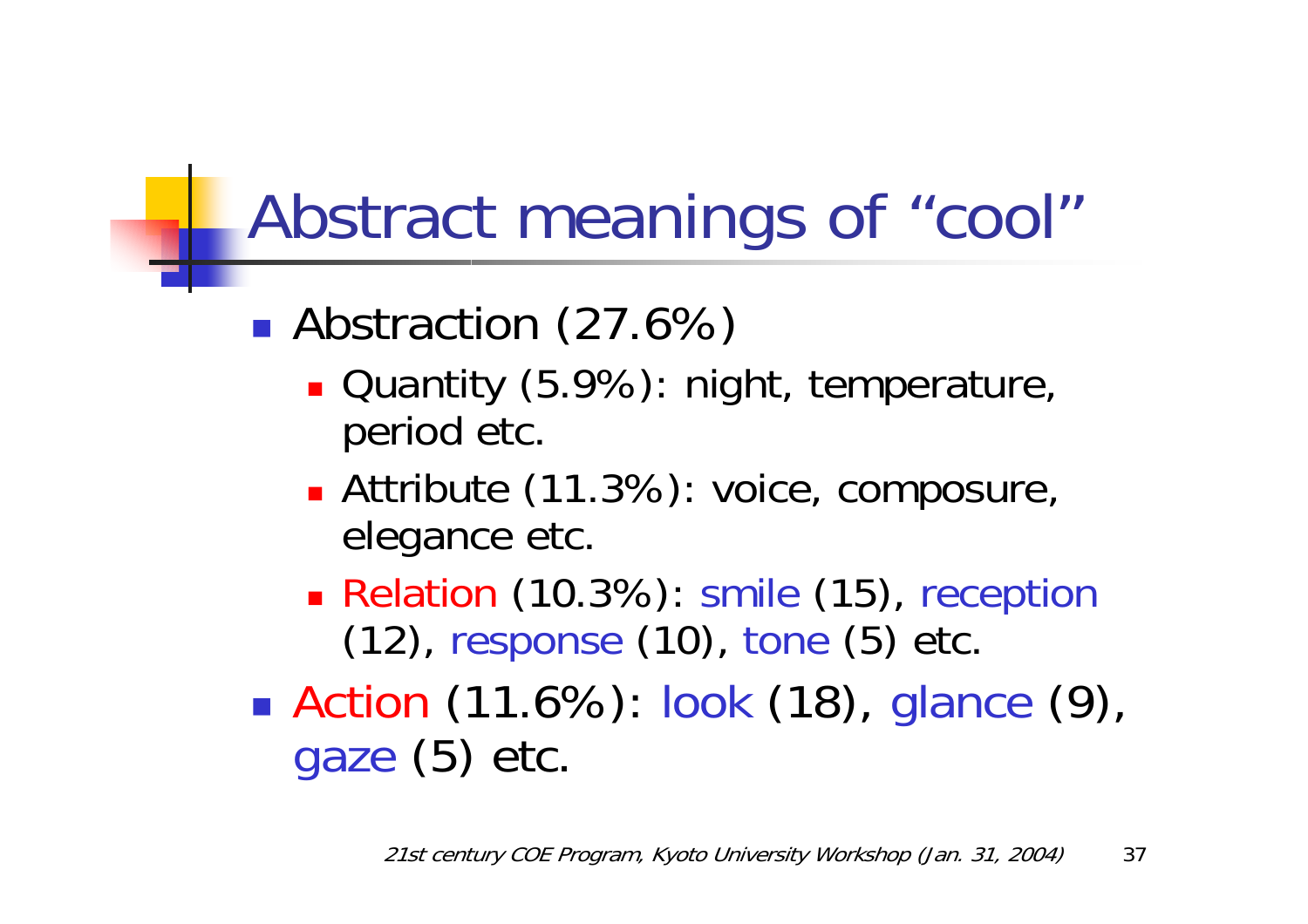Comparison between hot/cold and warm/cool

- **hot/cold** + [entity (e.g. blood, voice, sweat)]
	- $\rightarrow$  abstract (emotional) meanings
- **Service Service** ■ warm/cool + [abstract noun (e.g. welcome, reception, response)]
	- $\rightarrow$  abstract (emotional) meanings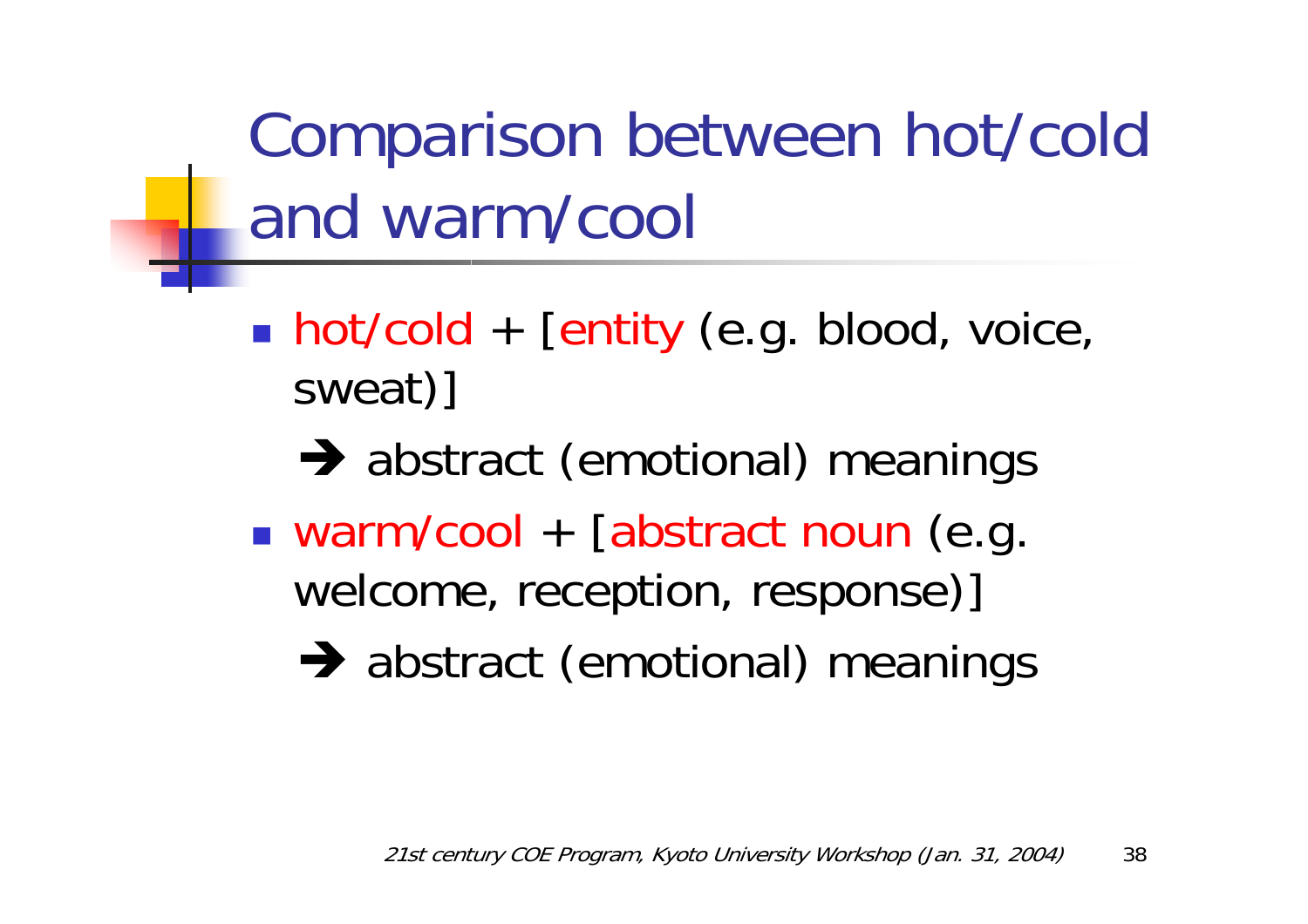## Vision domain

| Adjectives              | $ $ Frequenc $ $ | entity | psycholo<br>gical<br>feature | abstracti<br><b>on</b> | state | event | human<br>action | group,<br>grouping | possessi<br><b>on</b> | phenome<br>non |
|-------------------------|------------------|--------|------------------------------|------------------------|-------|-------|-----------------|--------------------|-----------------------|----------------|
| bright                  | 13571            | 41.1   | 6.7                          | 29.5                   | 2.1   | 3.2   |                 | 26                 | 0.3                   | 12.7           |
| <i><b>brilliant</b></i> | 1083             | 33.3   | 11.6                         | 22.4                   | 20    | 4.3   | 17.3            | 3.5                | 0.8                   | 4.8            |
| clear                   | 4329             | 17.0   | 28.7                         | 32.9                   | 4.0   | 2.4   | 11.2            | 1.8                | 0.3                   |                |
| dark                    | 3403             | 63.0   | 3.8                          | 19.8                   | 3.0   | 0.7   | 4.0             | 3.5                | 0.2                   | 2.1            |
| <b>dim</b>              | 294              | 30.6   | 29.2                         | 13.3                   | 5.7   | 0.4   | 3.1             | 0.6                | 0.9                   | 16.1           |
| faint                   | 706              | 10.9   | 19.0                         | 38.2                   | 7.5   | 10.9  | 4.9             | 1.2                | 0.2                   | 7.3            |
| <b>vivid</b>            | 386              | 16.2   | 34.5                         | 29.5                   | 5.8   | 2.1   | 8.9             | 1.2                | 0.1                   | 1.6            |
| <b>VISION</b>           | 11558            | 34.8   | 16.8                         | 27.4                   | 3.6   | 26    | 7.9             | 25                 | 0.3                   | 4.1            |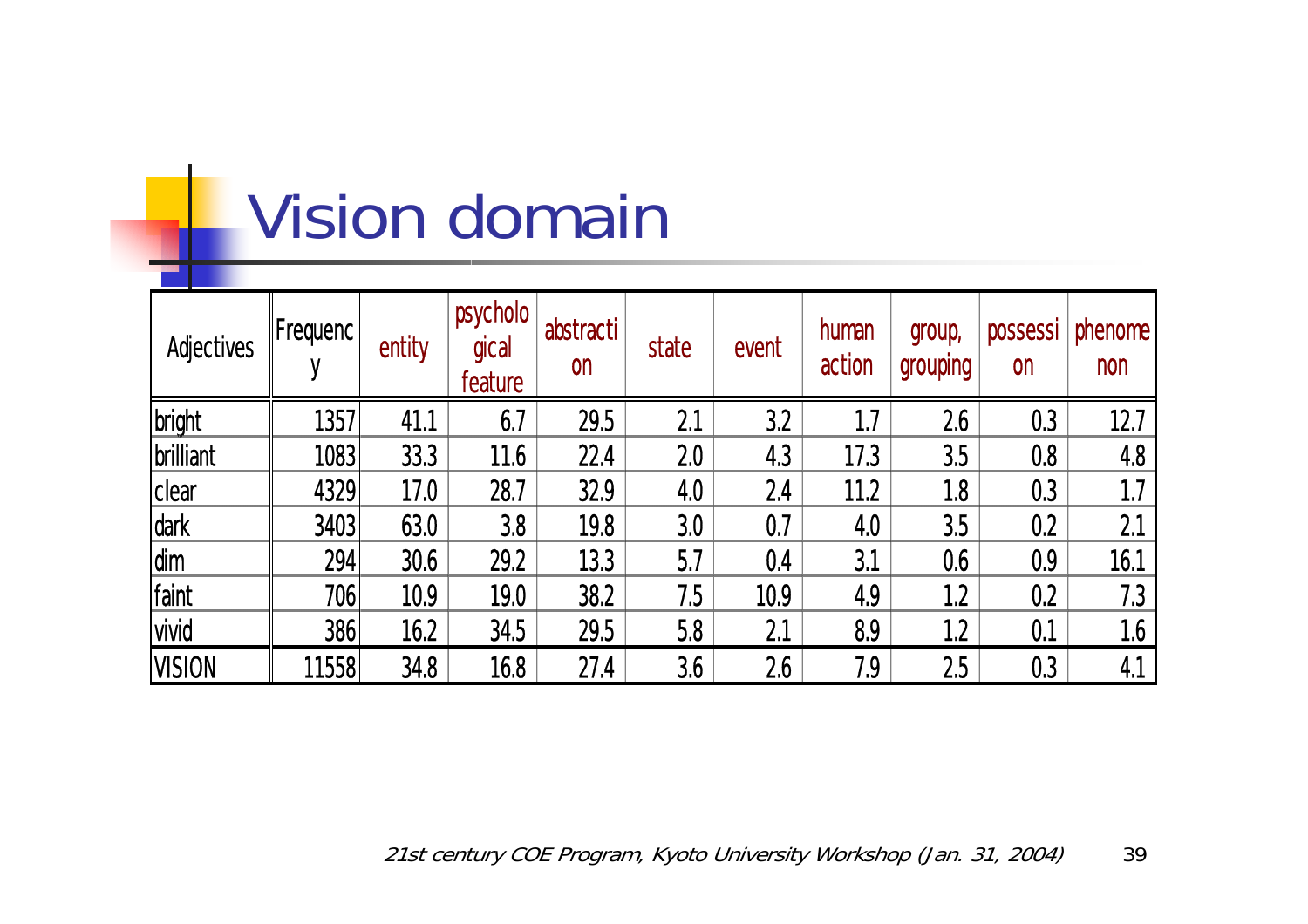# Vision domain

| Adjectives              | $ $ Frequenc $ $ | entity | psycholo<br>gical<br>feature | abstracti<br><b>on</b> | state | event | human<br>action | group,<br>grouping | possessi<br><b>on</b> | phenome<br>non |
|-------------------------|------------------|--------|------------------------------|------------------------|-------|-------|-----------------|--------------------|-----------------------|----------------|
| bright                  | 1357             | 41.1   | 6.7                          | 29.5                   | 2.1   | 3.2   |                 | 26                 | 0.3                   | 12.7           |
| <i><b>brilliant</b></i> | 1083             | 33.3   | 11.6                         | 22.4                   | 20    | 4.3   | 17.3            | 3.5                | 0.8                   | 4.8            |
| clear                   | 4329             | 17.0   | 28.7                         | 32.9                   | 4.0   | 2.4   | 11.2            | 1.8                | 0.3                   |                |
| dark                    | 3403             | 63.0   | 3.8                          | 19.8                   | 3.0   | 0.7   | 4.0             | 3.5                | 0.2                   | 2.1            |
| <b>dim</b>              | 294              | 30.6   | 29.2                         | 13.3                   | 5.7   | 0.4   | 3.1             | 0.6                | 0.9                   | 16.1           |
| faint                   | 706              | 10.9   | 19.0                         | 38.2                   | 7.5   | 10.9  | 4.9             | 1.2                | 0.2                   | 7.3            |
| <b>vivid</b>            | 386              | 16.2   | 34.5                         | 29.5                   | 5.8   | 2.1   | 8.9             | 1.2                | 0.1                   | 1.6            |
| <b>VISION</b>           | 11558            | 34.8   | 16.8                         | 27.4                   | 3.6   | 26    | 7.9             | 25                 | 0.3                   | 4.1            |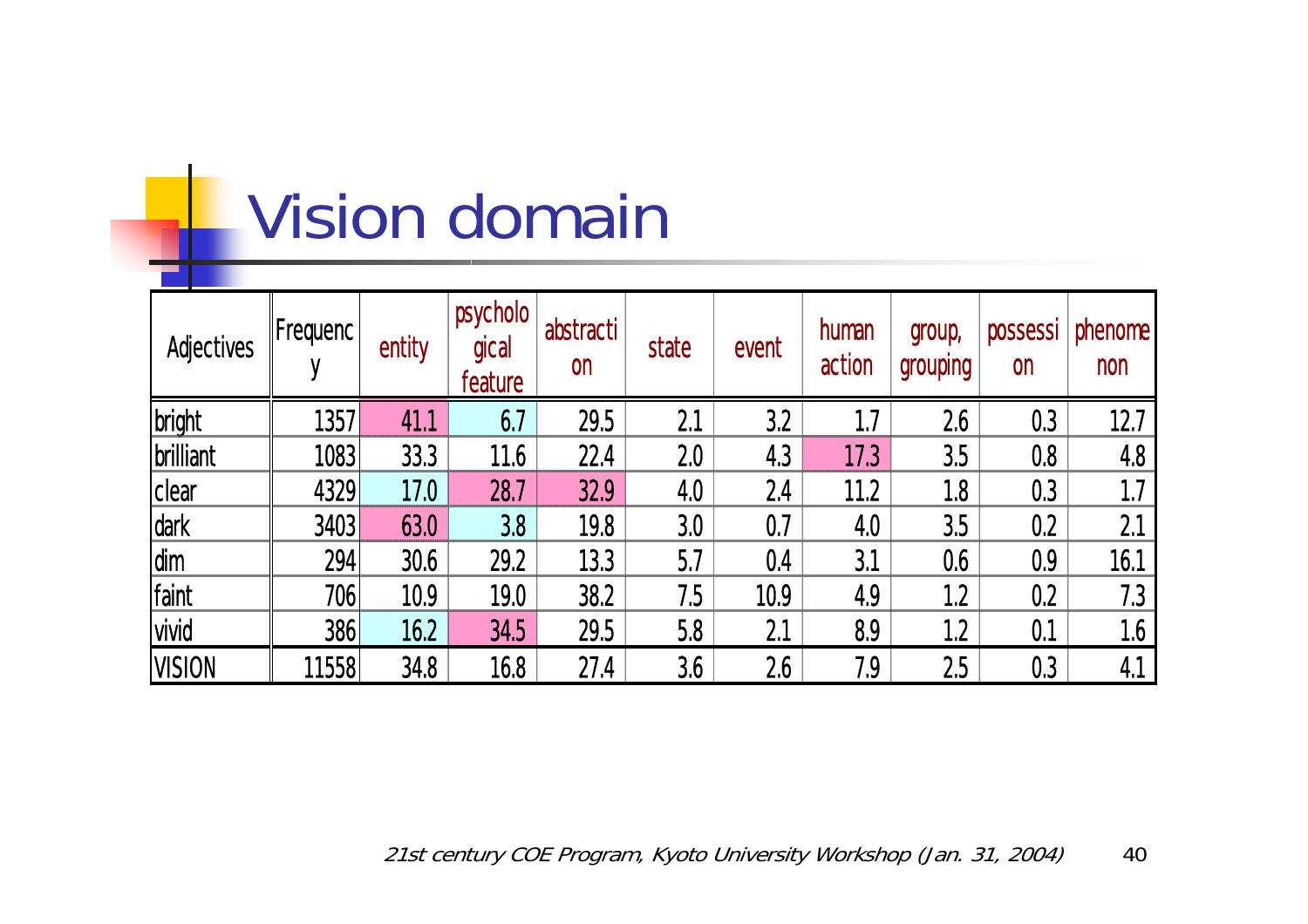### Abstract meanings of "brilliant"

- **Service Service [Psychological feature] idea (39) etc.**
- **Entity** man (19), player (9), book (9), student (8), scholar (5) etc.
- **II [human action] (17.3%) performance** (21), career (17), save (11), goal (9), success (9), job (9), start (9) etc.
- **Service Service Brilliant" = excellence ("extremely"** clever," "very good," "very successful.")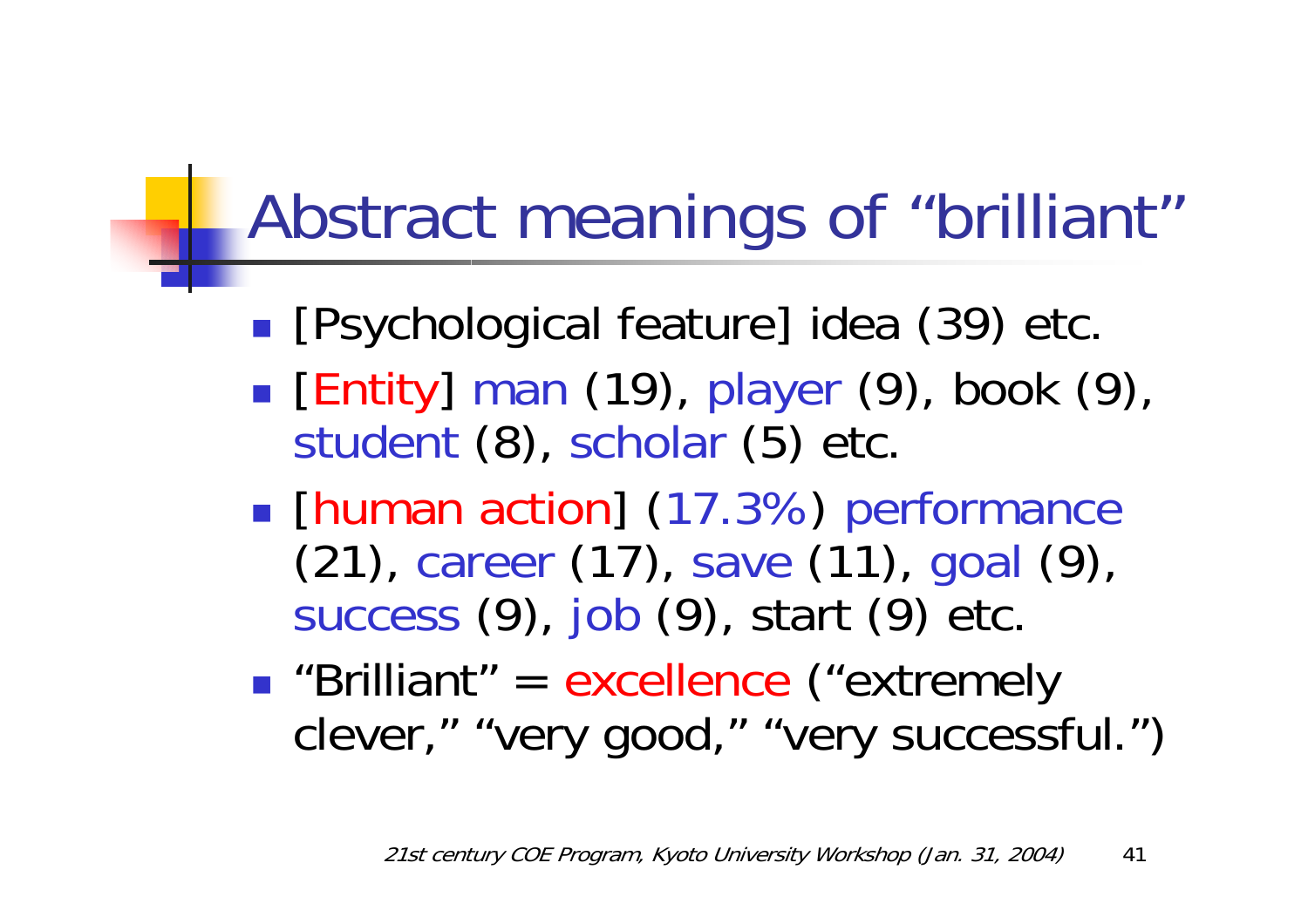## Abstract meanings of "vivid"

- **[psychological feature] imagination (24),** memory (19), dream (11), impression (8).
- "Vivid" keeps visual image even when used for extended meanings to describe abstract concepts.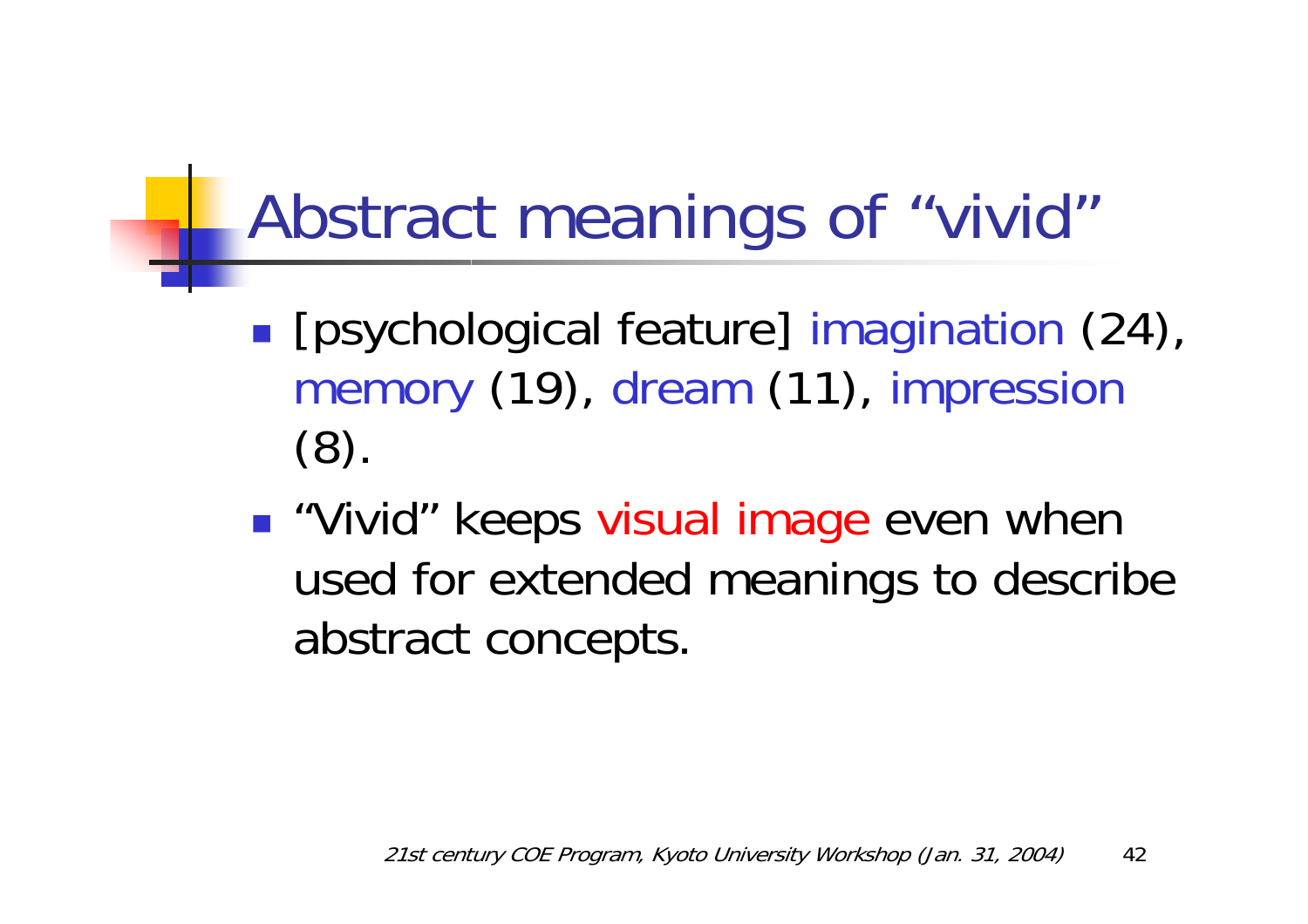# Abstract meanings of "bright"

- **•** [Psychological feature] idea (43) etc.
- **E** [Entity] boy (22), girl (12), child (11), pupil (4) etc.
- [Abstraction] future (59), smile (32), tone (5) etc.
- "Bright"
	- → goodness ("cheerful," "pleasant," "successful.")
	- $\rightarrow$  intelligence (persons)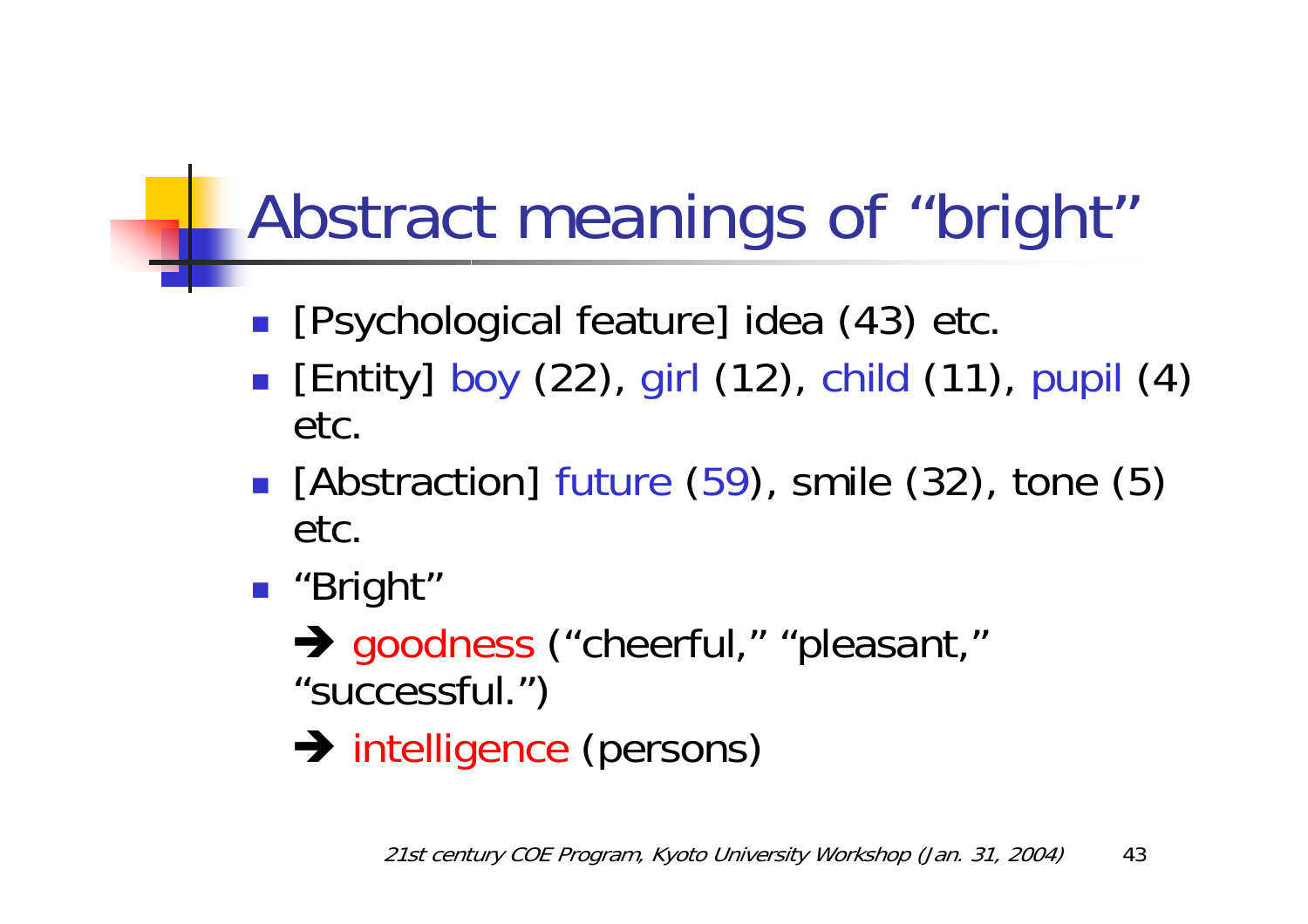## Abstract meanings of "clear"

- **[Psychological feature] evidence (156),** idea (154), view (115), understanding (103), distinction (101), vision (39) etc.
- **E** [Abstraction] indication (115), statement (81), message (56) etc.
- "clear"

 $\rightarrow$  intelligence (communicative contents)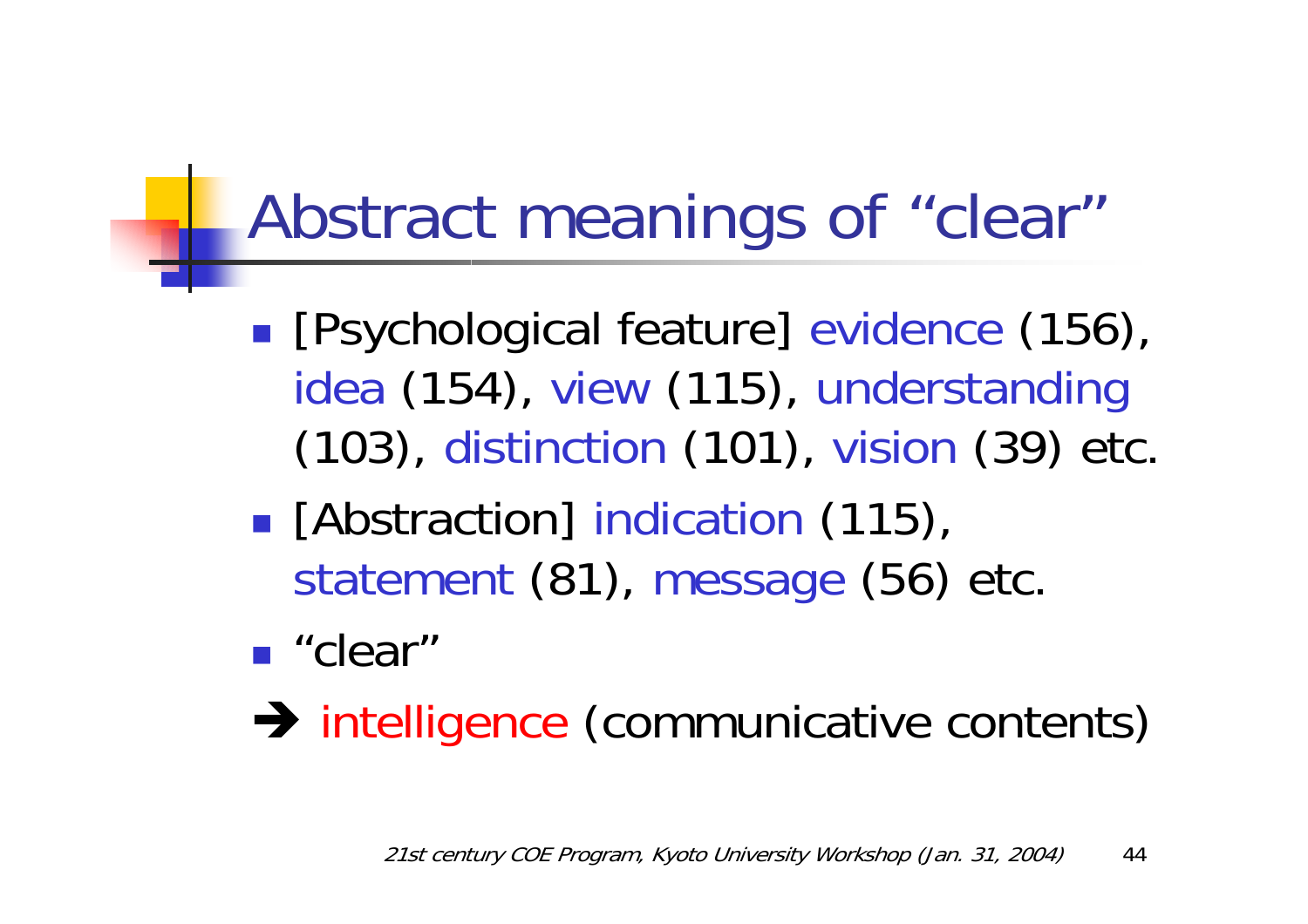Abstract meanings of "faint," "dim," and "dark"

- **n** "faint": smile (82), hope (26) (cf. light (24), glow(20).)
- **u** "dim": view (46), memory (5).
- **dark**": secret (19).
- **Not so many uses for describing** abstract meanings.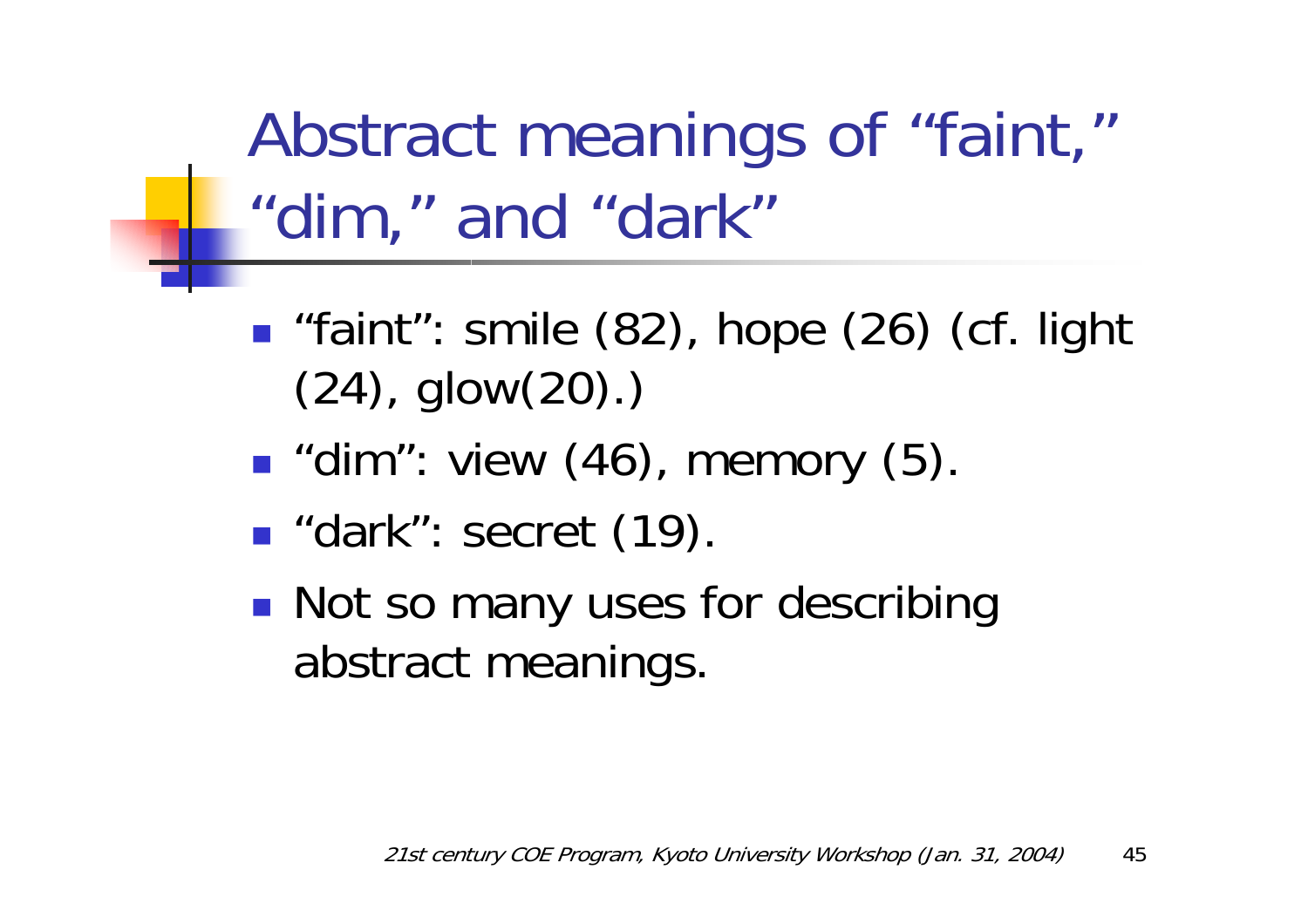Intellectual meanings of "brilliant," "bright," and "clear"

 $\mathcal{L}_{\mathcal{A}}$ **Brilliant**  $\rightarrow$  **excellent (performance, career)** → extremely clever (person) the highest level of a scale, illuminating objects ■ Bright → clever (person)

illuminating objects

**Clear**  $\rightarrow$  **easy to understand (communicative** content)

no obstructions in sight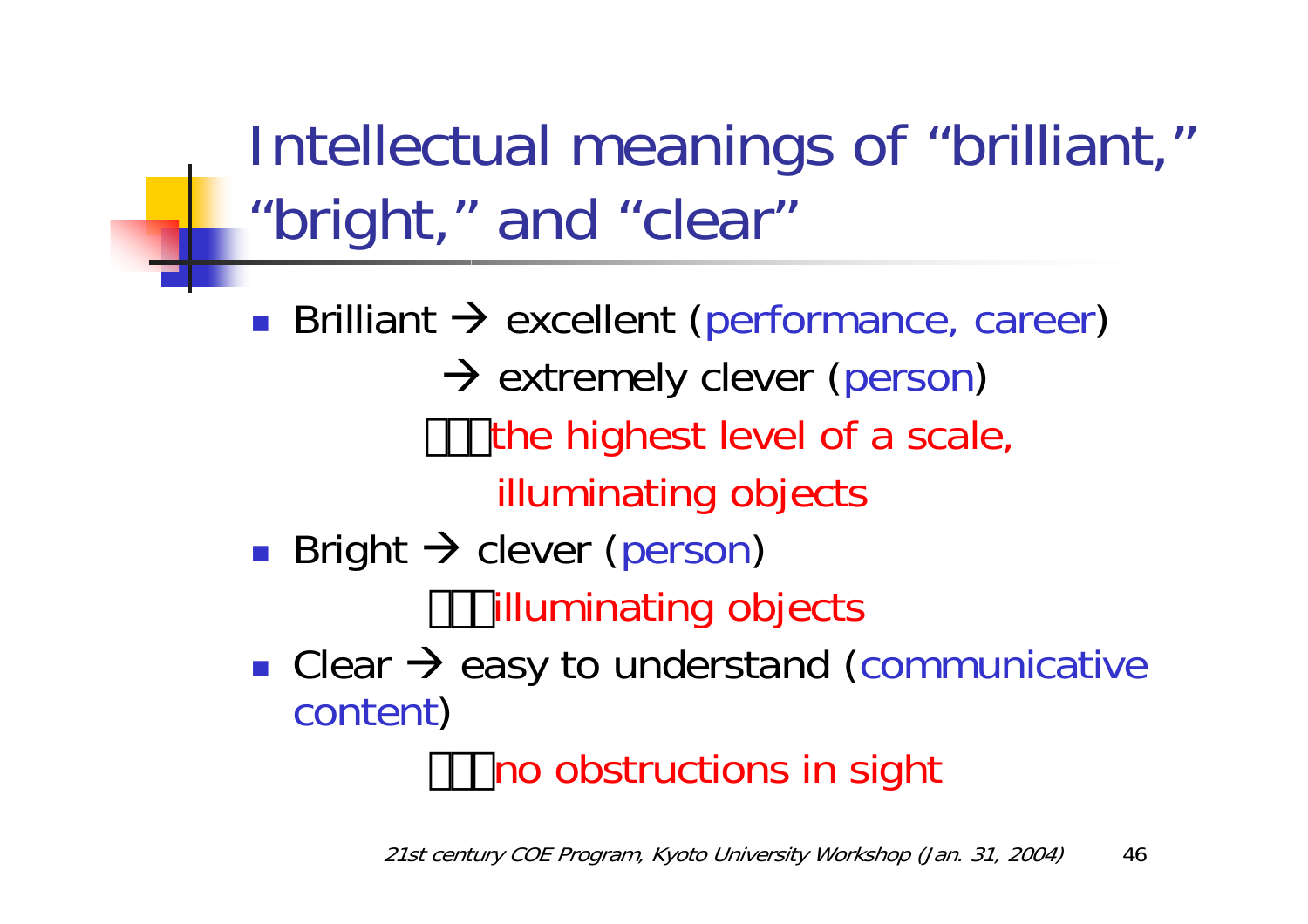# Concluding remarks

- Semantic extensions of sensory adjectives  $\rightarrow$ not so systematic, metaphorical connections.
- **Metaphorical schedules (e.g. tactile**  $\rightarrow$ emotion, vision  $\rightarrow$  intellection)  $\rightarrow$  only loosely working on.
- Each word has extended characteristically, keeping its original features.
- **Usage-based approaches are essential.**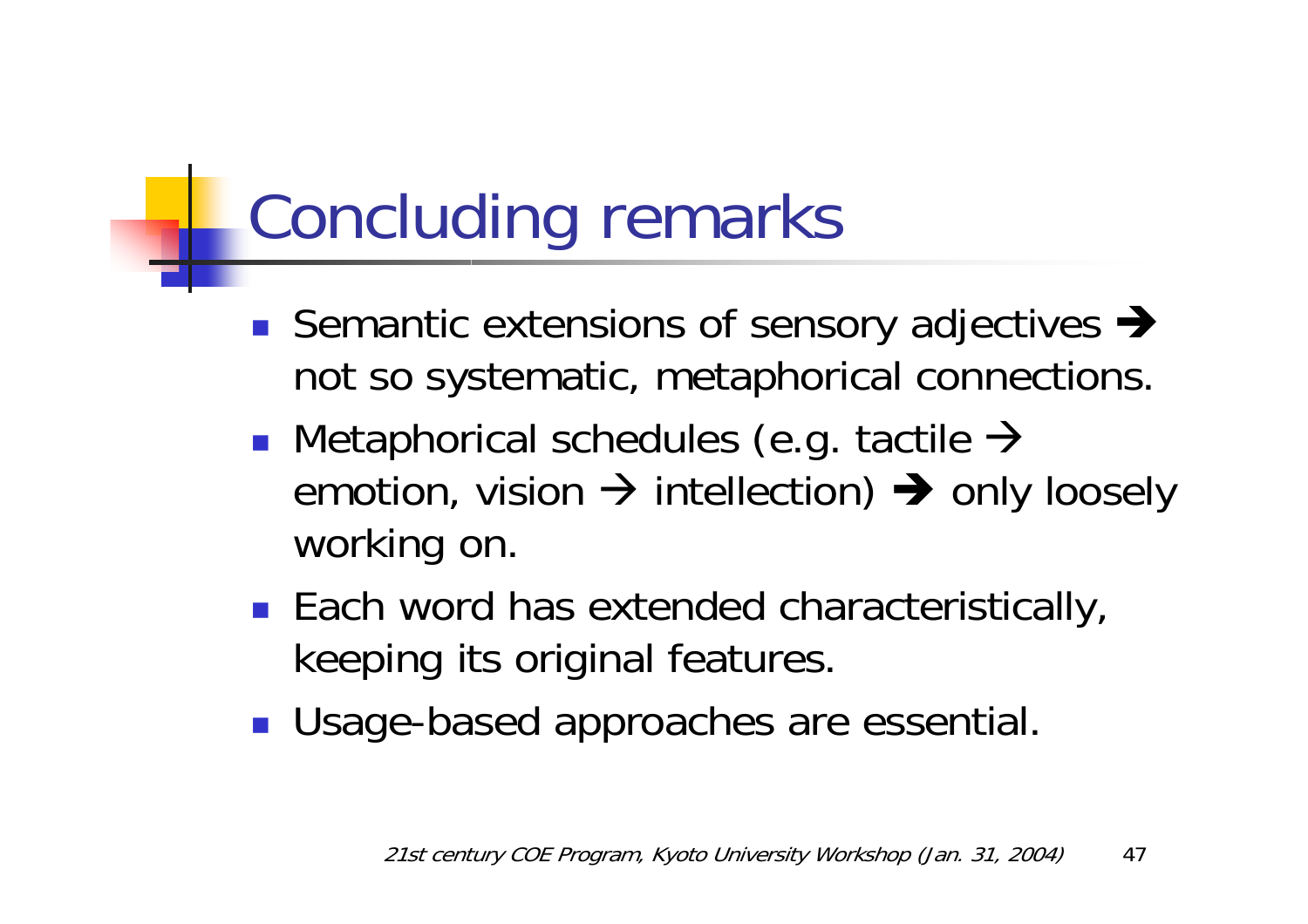# References (1)

- Evans, Nicholas and David Wilkins 2000. "In the Mind's Ear: The Semantic Extensions of Perception Verbs in Australian Languages." Language 76 (3), 546-592.
- Haser, Verena 2000. "Metaphor in Semantic Change." in Antonio Barcelona (ed.) Metaphor and Metonymy at the Crossroads: A Cognitive Perspective. Berlin/New York: Mouton de Gruyter.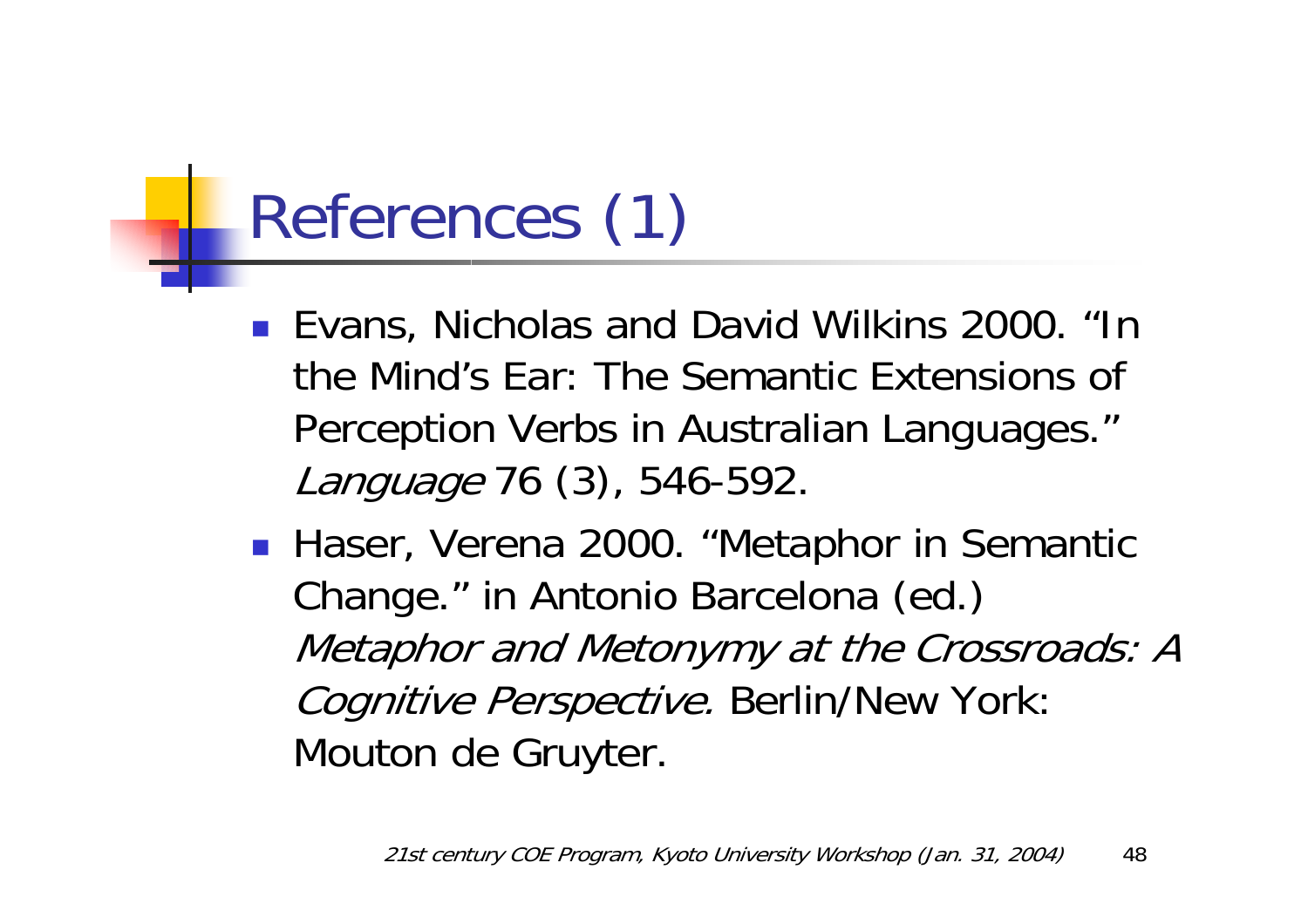# References (2)

- Kanzaki, Kyoko, Quing Ma, Eiko Yamamoto, Masaki Murata and Hitoshi Isahara 2003. "Keiyoushi ga Naihou-suru Chuushou-teki Imi no Chuushutsu to Jidou Bunrui no Kokoromi." Proceedings of the Ninth Annual Meeting, 302-305, Tokyo: The Association for Natural Language Processing.
- Sweetser, Eve E. 1990. From Etymology to Pragmatics. Cambridge: Cambridge University Press.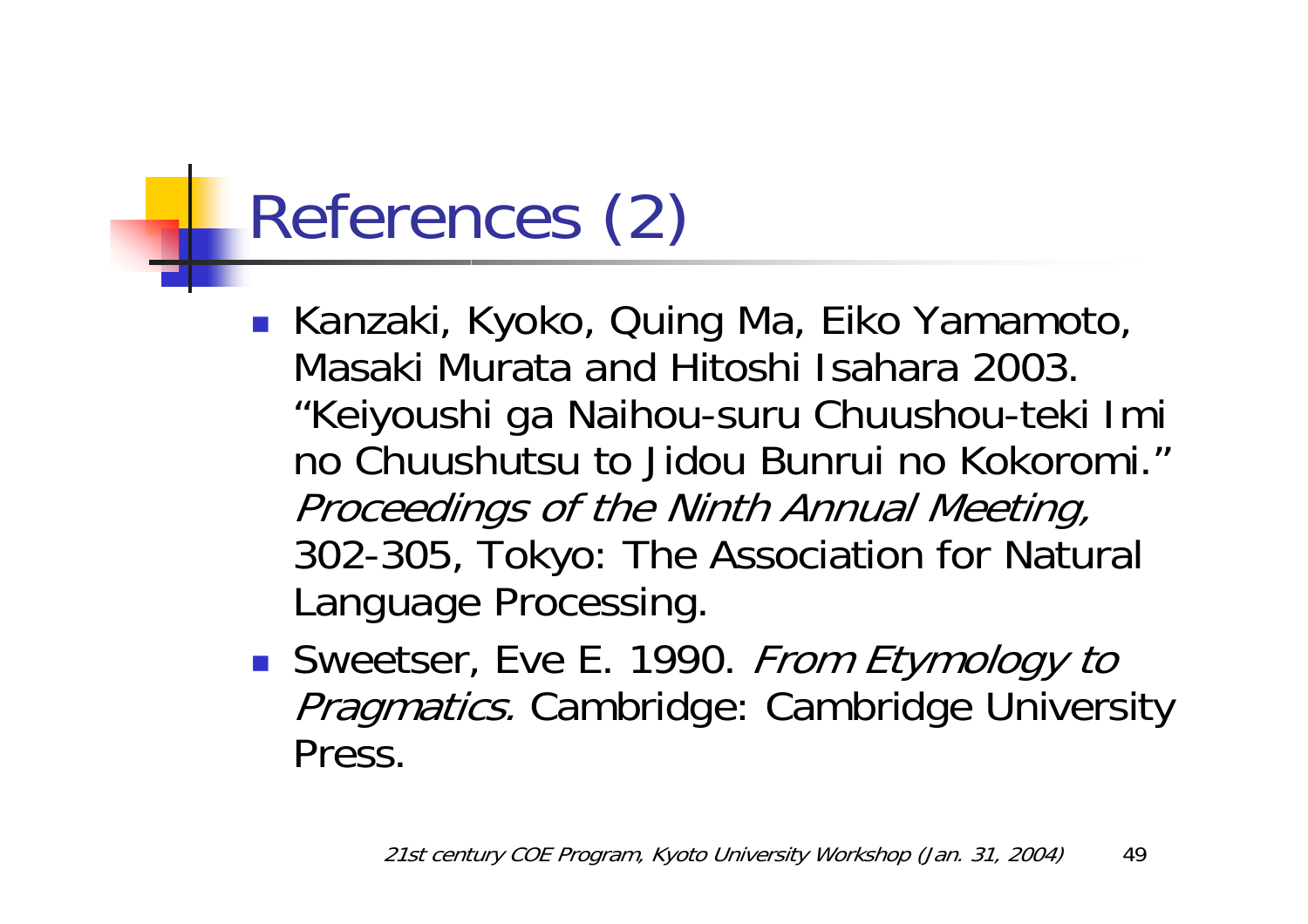# References (3)

- **Ullmann, Stephen 1951.** The Principles of *Semantics.* Glasgow: Jackson, Son & Company.
- Viberg, Ake 1983. "The verbs of perception: a typological study." Linguistics 21, 123-162.
- Williams, Joseph M. 1976. "Synaesthetic Adjectives: A Possible Law of Semantic Change." Language 52(2), 461-478.